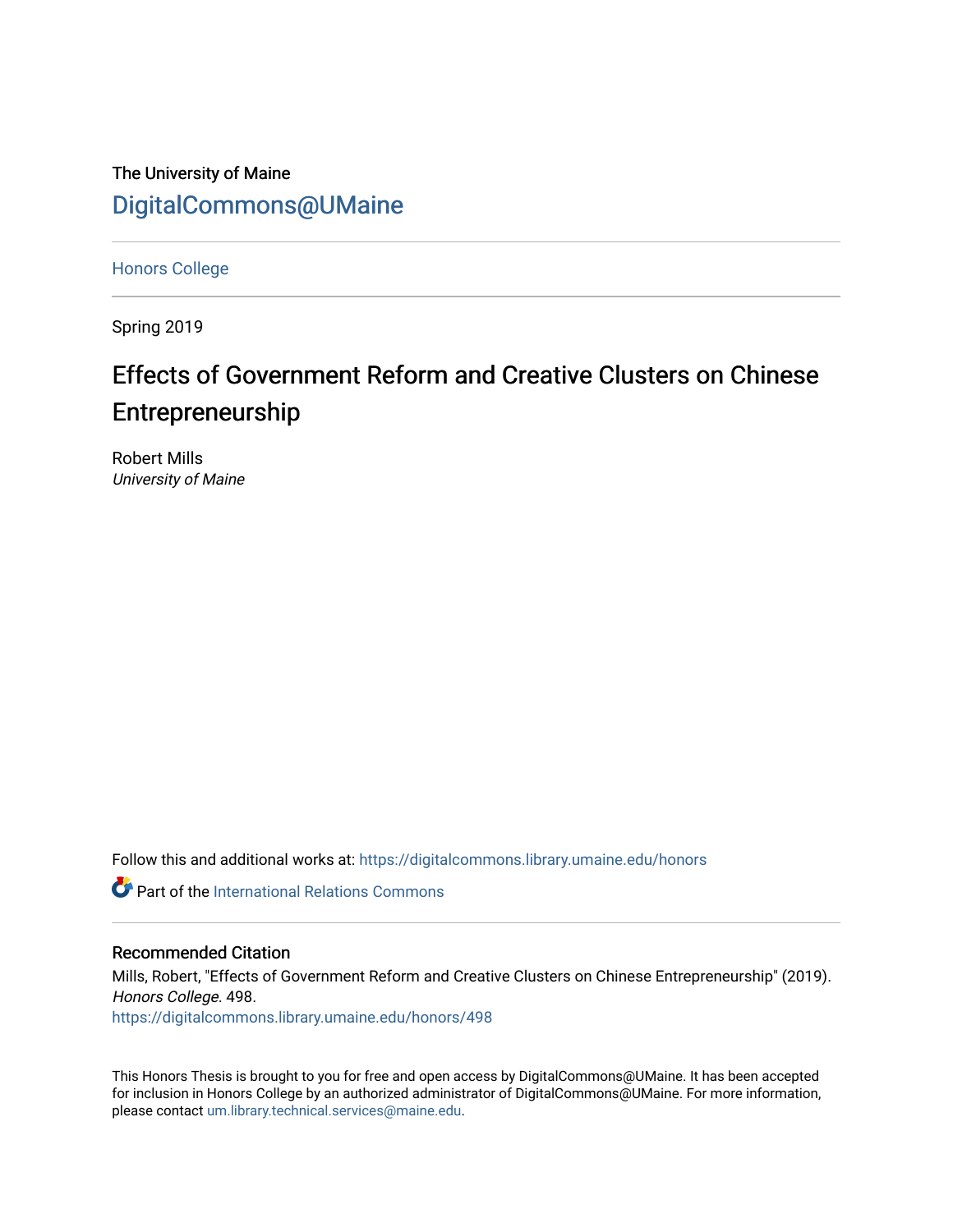# EFFECTS OF GOVERNMENT REFORM AND CREATIVE CLUSTERS ON CHINESE

# ENTREPRENEURSHIP

by

Robert S. Mills

A Thesis Submitted in Partial Fulfillment of the Requirements for a Degree with Honors (International Affairs, Economics Concentration)

The Honors College

University of Maine

May 2019

Advisory Committee:

Cindy Isenhour, Associate Professor of Anthropology and Climate Change, Advisor David Gross, Preceptor in the Honors College Jason Harkins, Associate Professor of Management Chris Mares, Lecturer in English as a Second Language and Preceptor in the Honors College Kristin Vekasi, Assistant Professor of Political Science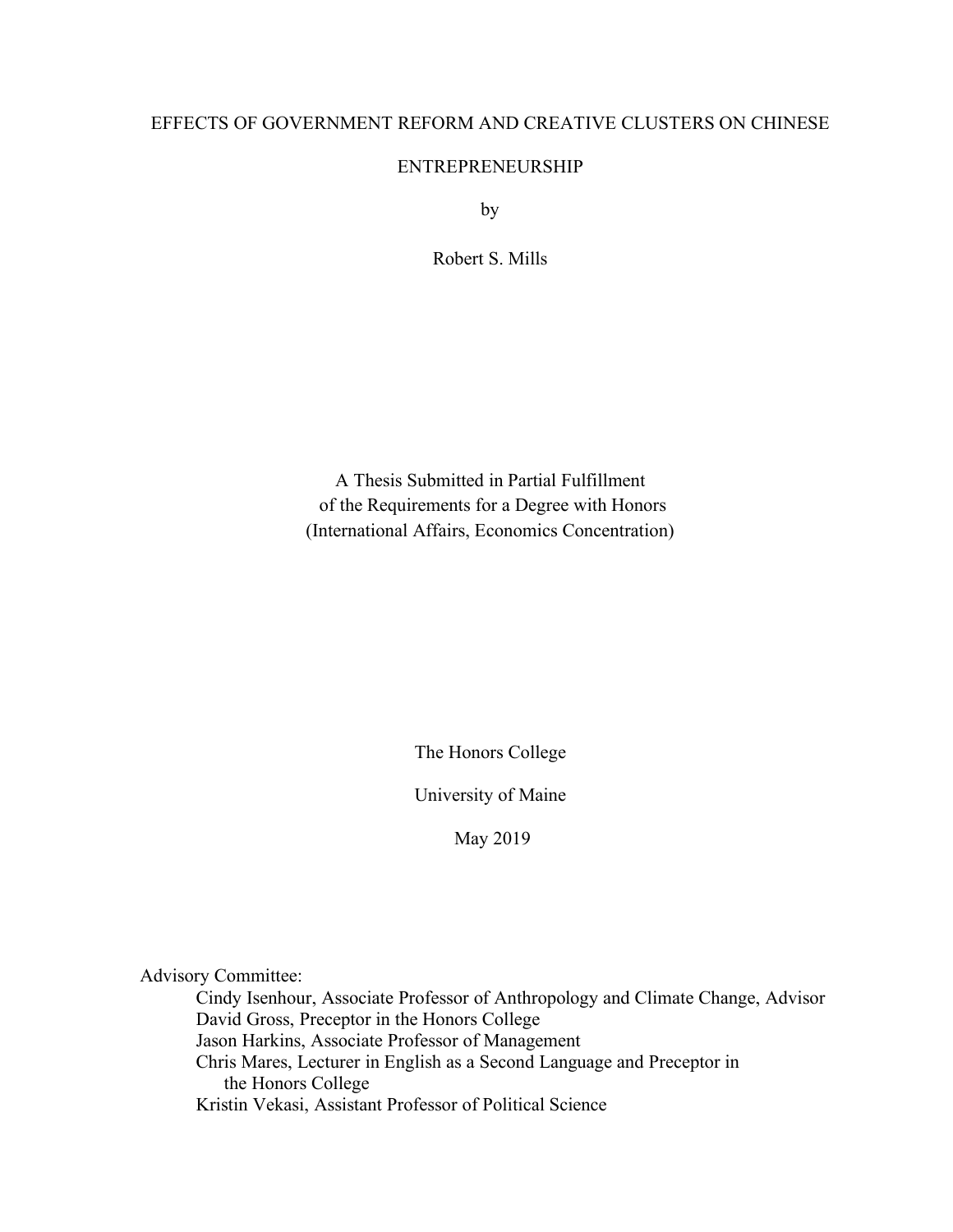#### ABSTRACT

This thesis analyzes the ways in which Chinese entrepreneurs have interacted with and responded to government policy. An examination of ethnographic research on the Shenzhen "Special Economic Zone" revealed that the forms entrepreneurship that emerged there during the early years of China's economic reforms are rooted in the history and culture of the region. Analysis of modern policies, such as the  $13<sup>th</sup> 5$ -Year Plan (2016-2020) and the Internet Plus doctrine, determined that the state strategy for encouraging entrepreneurship is now focused on empowering local governments, rather than individuals, as entrepreneurial agents. The city of Hangzhou's "Dream Town" creative cluster is proposed as a potential site for future ethnographic research to determine whether the incentives offered by the local government are aligned with the motivations of the individual entrepreneurs.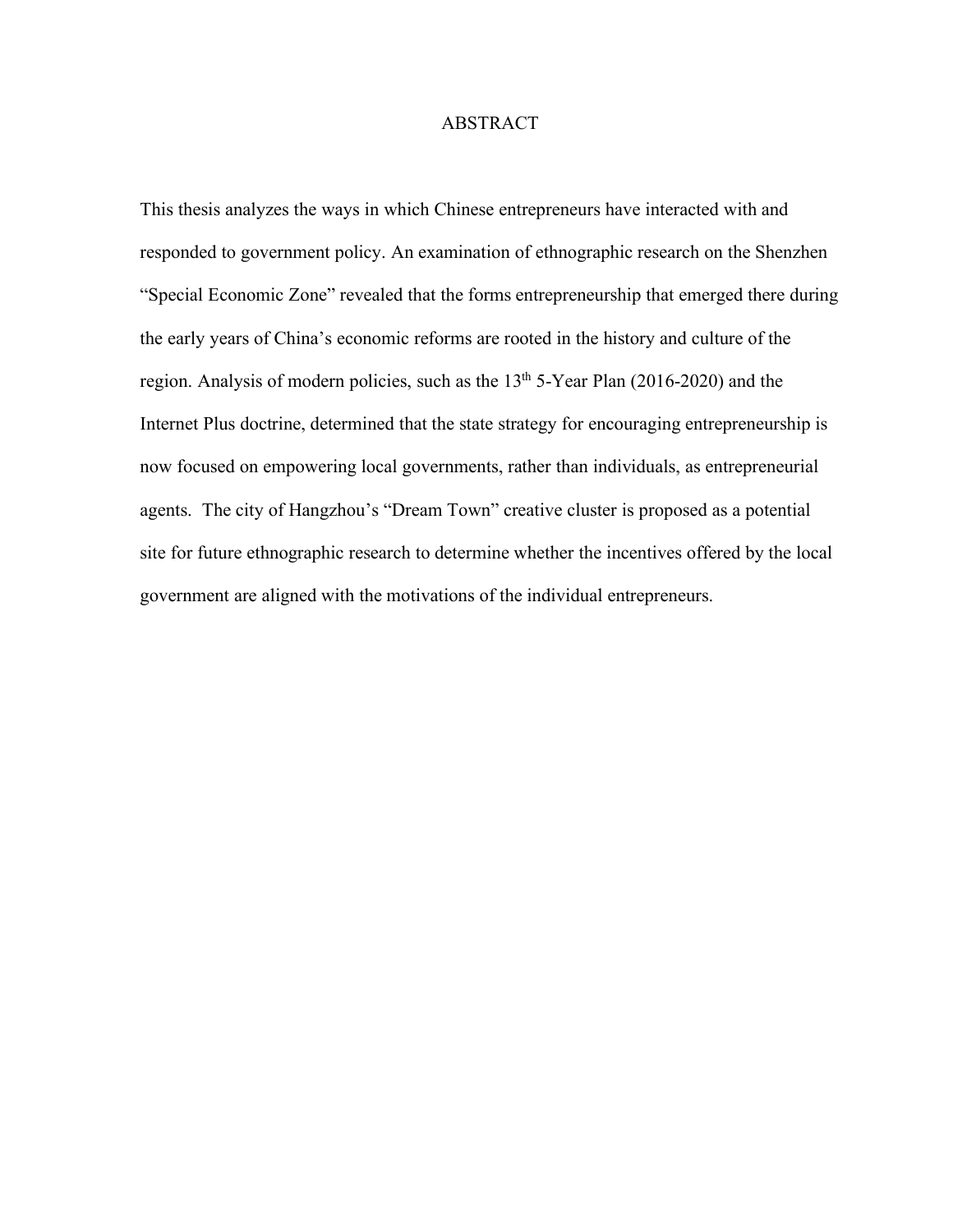# TABLE OF CONTENTS

| SHENZHEN AND SOCIALLY EMBEDDED ENTREPRENEURSHIP 7                              |  |
|--------------------------------------------------------------------------------|--|
|                                                                                |  |
|                                                                                |  |
| Economic relationship among Shenzhen's SEZ, shanzhai, and creative clusters 11 |  |
|                                                                                |  |
|                                                                                |  |
|                                                                                |  |
|                                                                                |  |
|                                                                                |  |
|                                                                                |  |
|                                                                                |  |
|                                                                                |  |
|                                                                                |  |
|                                                                                |  |
|                                                                                |  |
|                                                                                |  |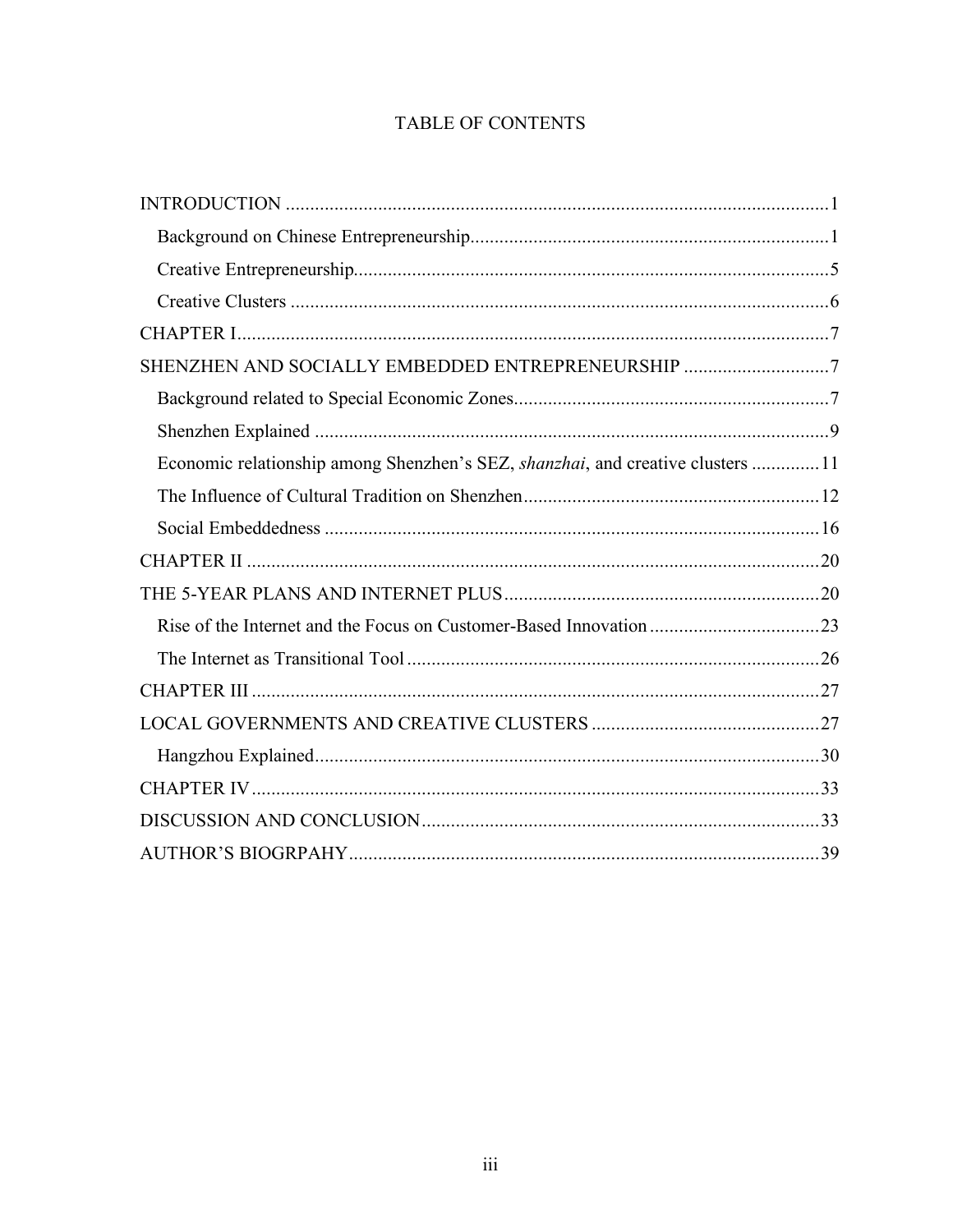#### **INTRODUCTION**

In recent decades, China has emerged as a major economic power on the world stage. Despite being ostensibly communist, the Chinese government has undergone significant reforms aimed at introducing market functions to their economy. In this thesis, I examine the relationship between Chinese culture, government reform and the rise of the Chinese economy. In doing so, I focus specifically on entrepreneurship in creative clusters, within the global context of neoliberalism. I ultimately determine that there is a need for more ethnographic research comparing government incentives to the real motivations of entrepreneurs.

#### Background on Chinese Entrepreneurship

Entrepreneurship in China has dramatically expanded since the beginning of market reforms in the 1970's. As the private sector has grown to account for a majority of China's economy, entrepreneurship is increasingly seen as an engine for China's economic growth. That being said, various factors account for an uneven distribution of entrepreneurship across China (Zhen & Zhao 2017). These include historical and geographic realities of certain regions (Guo, He & Li, 2015), as well as differences in the central and local governments' approach to entrepreneurship (Qian 2011). Some of these distribution patterns are the result of China's strategy for entering the globalized industrial manufacturing market after the 1978 "Reform and Opening Up".

This reform marked a major shift in the evolution of Chinese entrepreneurship. The period from the end of the Civil War through the Cultural Revolution had been characterized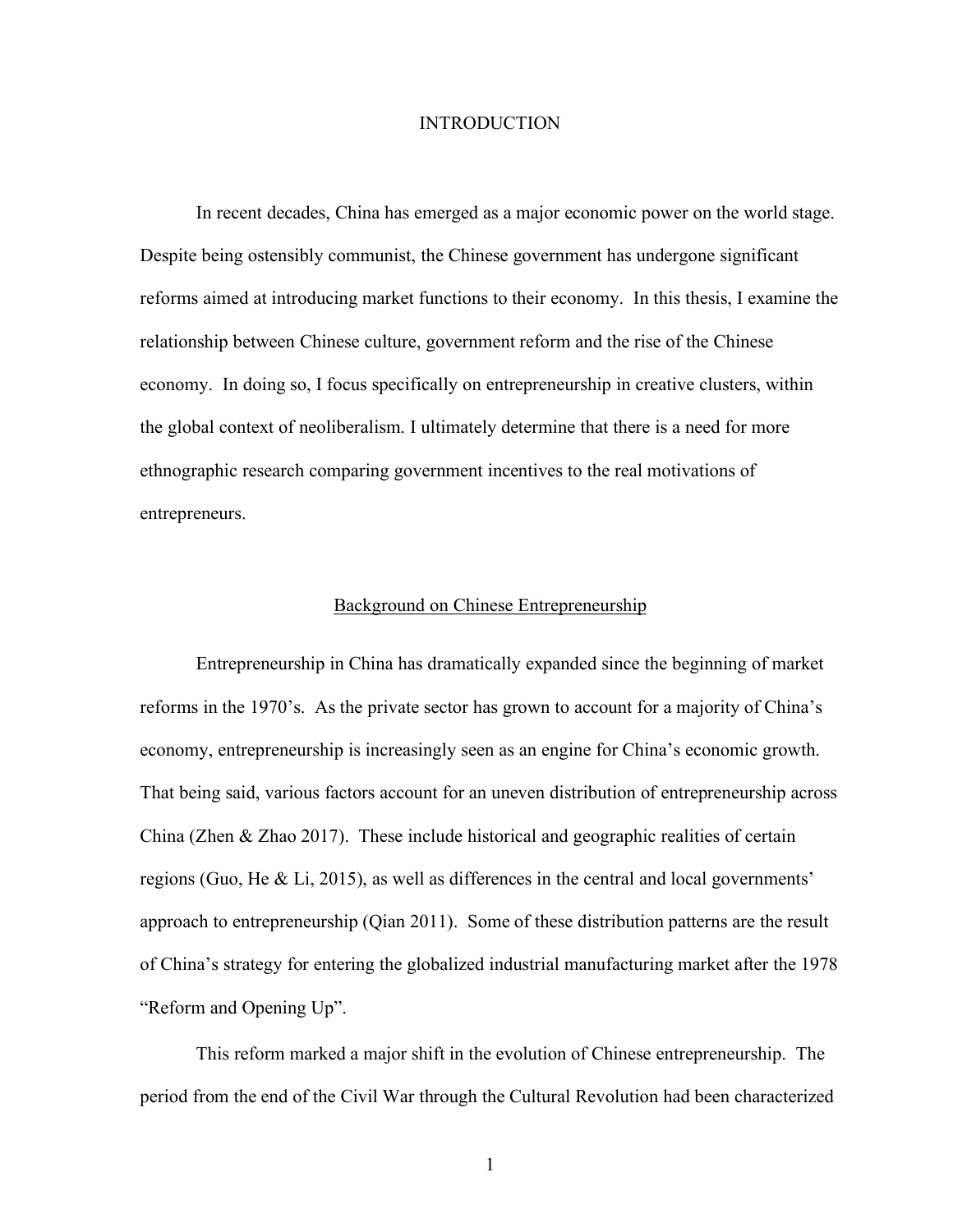by "national political campaigns and mandates that sought to eradicate the capitalist class, private sector, and entrepreneurs" (Zhen & Zhao 2017, p. 231). The reforms of 1978 initiated a second phase, no longer dominated by state-owned enterprises. However, even during this phase entrepreneurship was guided by state controls. One way that this manifested was in the preferential allocation of rationed resources towards new enterprises in favored industries (Oi, 1995). In 1988, the Chinese government officially recognized the private sector. Many private enterprises which had been operating in a legal grey-area were able to join the formal economy (He, Lu & Qian, 2017).

Entrepreneurs in this time period were still wary of the shifting economic and political environment. As a result, the entrepreneurial risk was often assumed by state actors that were more insulated from the political risk. In many cases, the local Communist Party secretary acted as the leader of a group of local officials in roles equivalent to "a board of directors and sometimes more directly as the chief executive officers" (Oi, 1995 p. 1133). Provided with new incentives, the same managerial apparatus that had proved inefficient under Mao was able to successfully guide the first two decades of China's embrace of entrepreneurship.

Making use of the local government to direct new forms of entrepreneurial action is a strategy that has persisted into the modern day. However, the particular methods employed changed over time. For example, the power of the local Party officials over such elements of the economy as rationing and market prices had waned significantly by the mid-1980s (Oi, 1992). Also, the initial similarity of incentives offered to each local government produced similar results regardless of the region. It is only since the mid-1990s that regional specializations have emerged (Oi, 1995).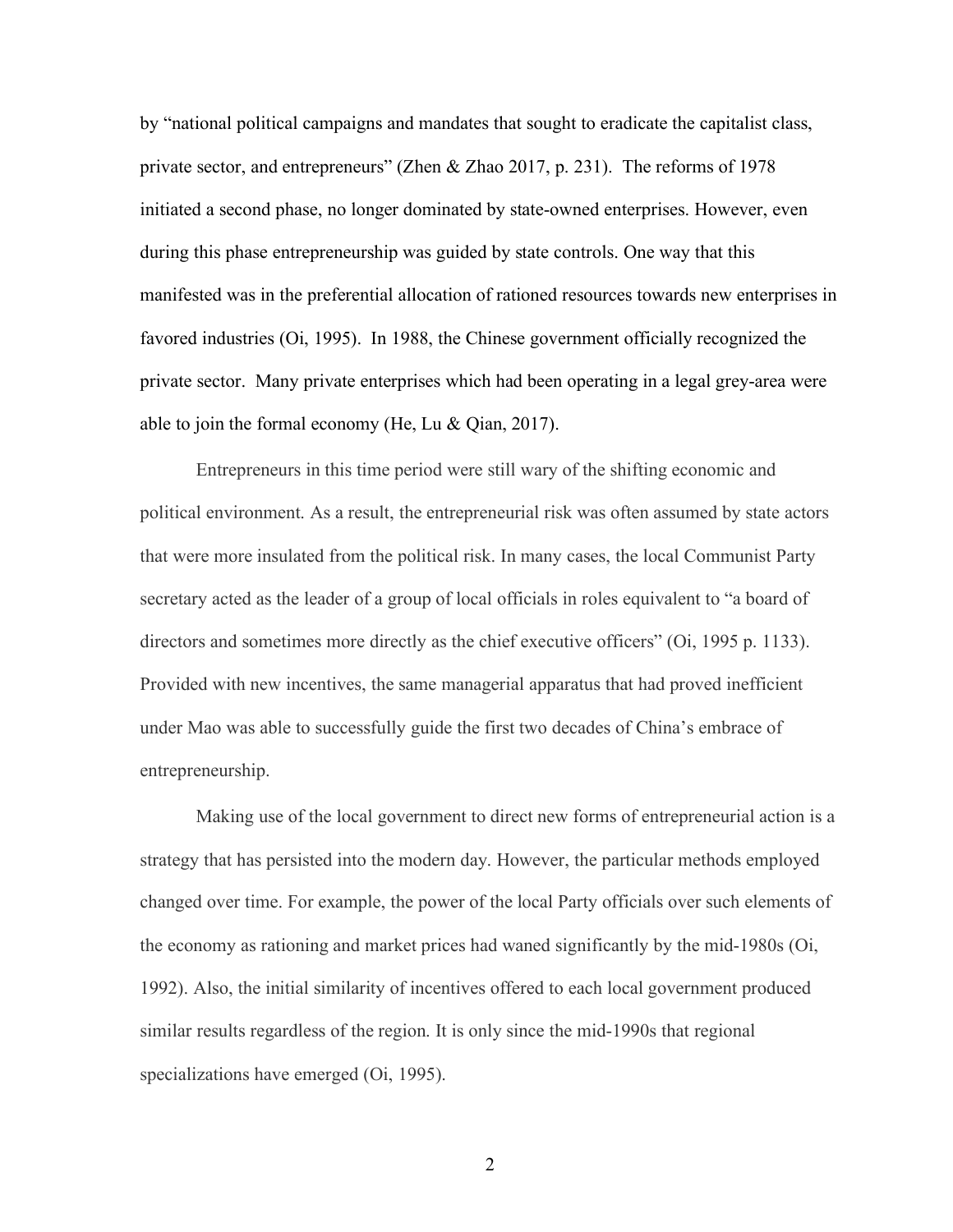Rapid industrialization continued into the 1990's as China solidified its position as a major manufacturer. Guo et al. (2015) note the importance of industrial clusters to new entrepreneurial ventures in this time period. Industrial clusters are "localisation economies" that "stem from the clustering of firms within the same industry in the local economy, which generates external economies available to local firms through labour market pooling, inputoutput linkages and specialized knowledge spillovers (Marshall, 1920 as cited in Guo et al. 2015 p. 2586). Therefore, firms with similar or complementary businesses, such as a shoe factory and a leather tannery, are both more likely to form together and to survive as result of attracting mutually necessary resources. The proximity of similar firms has been shown to be more significant than the presence of a customer base in fostering entrepreneurial growth (Glaesser, Kerr & Ponzetto, 2010).

Although some of these industrial clusters arose organically, the Chinese state also encouraged their formation by specifically designating certain areas for industrial development. The idea of clusters is still an important element of China's plans to encourage entrepreneurship in areas other than manufacturing utilitarian goods (Murphy, 2012).

In particular, the expansion of the cultural and creative industries is making use of the cluster model. According to Murphy (2012), the cultural and creative industries are:

> *…concerned with the development and dissemination of goods and services that are cultural in nature: works of art, crafts, music and architecture; television programs, theater productions, and movies; toys and videogames; published materials; advertisements; cultural tourism sites and more… (Murphy, 2012 p. 179)*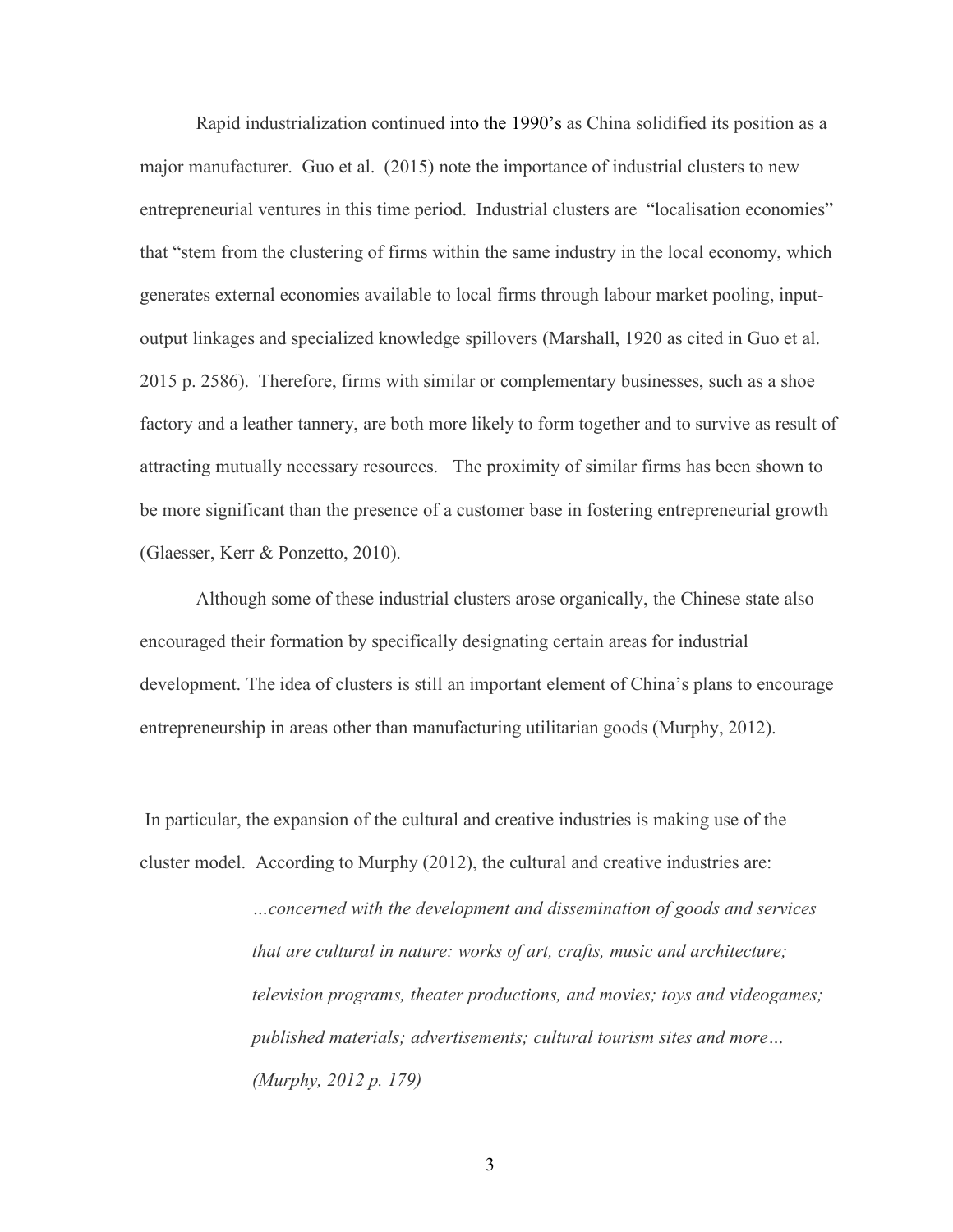This broad definition encompasses both the reproduction of traditional Chinese culture and the creation of new products. For example, a production of the Peking opera is within the sphere of the cultural industries but it is not "creative" unless it also produces something new. There is room for argument that such a production is inherently "creative", because each iteration of even an ancient work of art is unique in some way. This ambiguity between the "cultural" and "creative" has resulted in some confusion as to what is being measured in attempts to quantify growth in these areas (Keane 2011). The distinction between what amounts to "culture" and what counts as "creative" will need to be made more clear in the future, especially as China has in recent years been using the moniker of 'cultural and creative industries' to describe entrepreneurship in the digital space.

Entrepreneurship is often viewed through the lens of Western economic theory. The "creative entrepreneur" idealized in Western societies presents a difficult model for China to follow. The counter-cultural implications of creativity in the Western sense are not as compatible with Confucian or Socialist values (O'Connor & Gu, 2014). Qian (2011) argues that empowering local governments as entrepreneurial actors, rather than individuals, allows the Chinese state to capitalize on the opportunities within the creative realm without jeopardizing its ultimate authority. An examination of "the development of cultural projects in China" as they relate to entrepreneurship must therefore be approached in the context of "the desires of the central government and micromanagement by local officials" (Keane  $\&$ Chen 2017, p. 9). The partnership between the central and local governments with regards to creative entrepreneurship is further explored in the following section. For the purpose of this thesis, I will focus on entrepreneurs' individual conceptualizations of themselves. I will also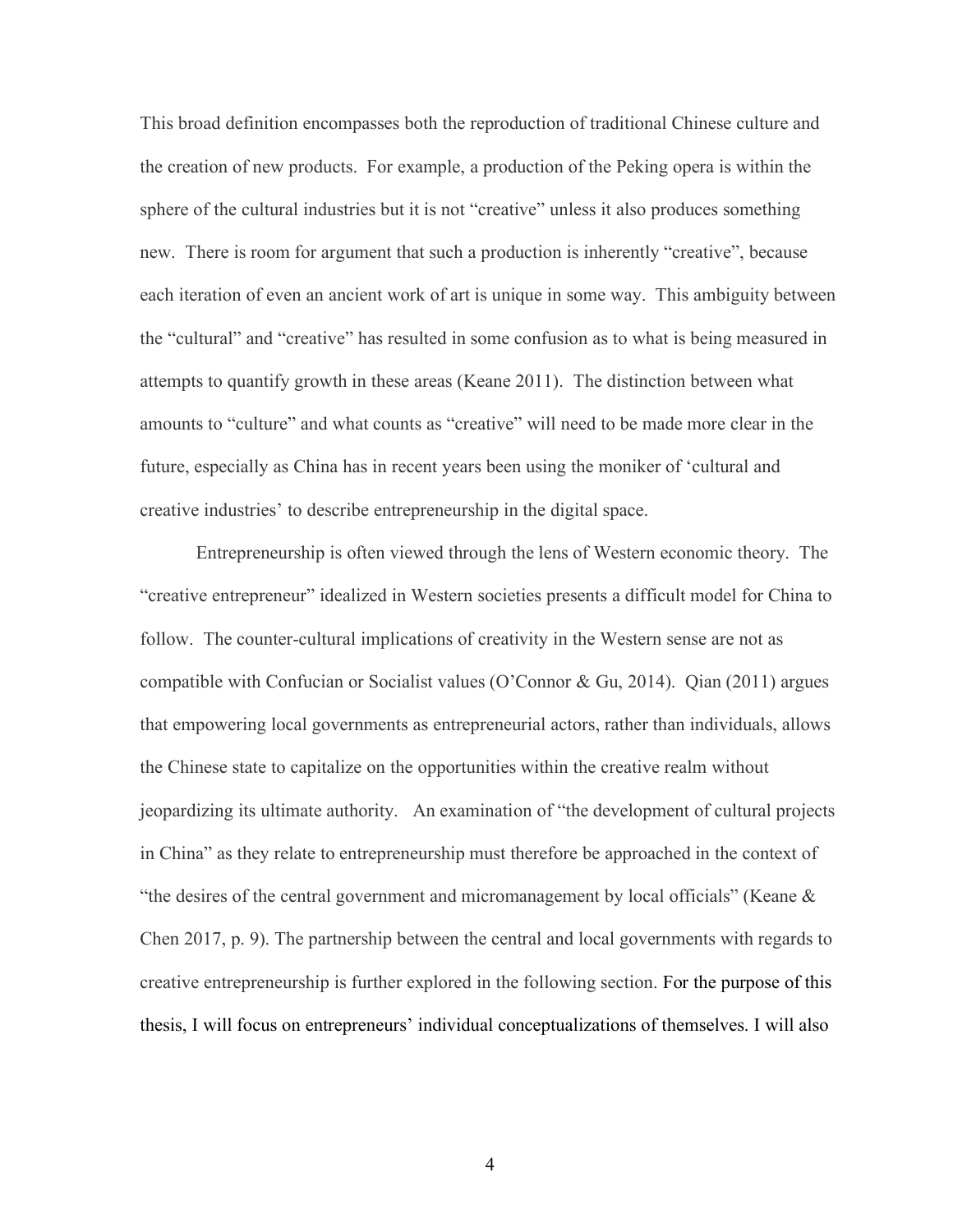use existing ethnographic research to highlight some key ways that these conceptualizations differ from how entrepreneurship is envisioned by the state.

#### Creative Entrepreneurship

The primary method for harnessing the power of creative entrepreneurship within the confines of state planning in China has been the "creative cluster" (Keane 2009). These new kinds of clusters are similar in structure to their industrial predecessors, relying on proximity of similar firms. Since the 1950's, China has formally announced its economic intentions in a series of 5-Year Plans, governmental strategic plans for economic development reviewed and reformed every 5 years. Creative clusters were endorsed in the Chinese government's 11th 5-Year Plan (2006-2010) and received further support in the 12th Five-Year Plan (2011- 2015). The 13th 5-Year Plan (2016-2020) marks a significant shift in China's strategy for economic growth from capital-accumulation to innovation (Aglietta & Bai 2016). In particular, there is a "belief that digital start-ups will kick-start China's 'indigenous innovation capacity" (Keane & Chen 2017 p. 5). To promote capacity for indigenous innovation, the state has implemented a doctrine called 'Internet Plus', which "equips local governments with sufficient autonomy and incentive to act in an entrepreneurial fashion" (Hong 2017 p. 1490). Thus, the internet has been embraced as a territory for Chinese creative entrepreneurship led by local government planning, paving the way for continued creative clusters in the digital space.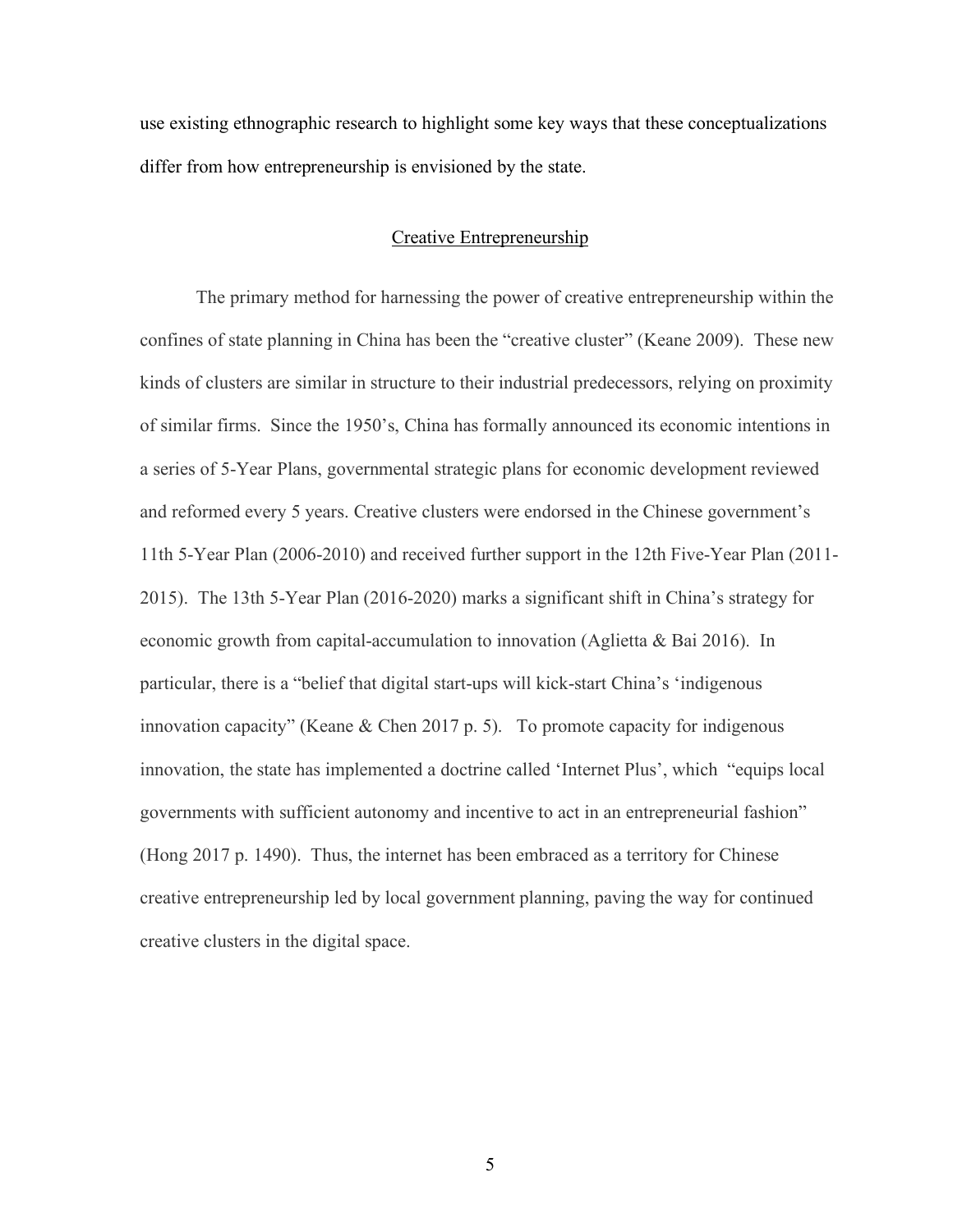#### Creative Clusters

The study of creative clusters in China is itself new, and the relationship of these clusters to entrepreneurship has yet to be thoroughly examined. In this thesis, I examine the intersection of entrepreneurship, the creative industries, and the overlapping plans of China's central and local governments. In doing so, I hope to provide a blueprint for future research this area. In Chapter 1, I begin by exploring the nature of entrepreneurship in Shenzhen, the first "Special Economic Zone" created by the 1978 reforms. The "counterfeiting culture" of Shenzhen as well as its unique local history and realities provide an model for the organic development of creative clusters and entrepreneurship in China. In Chapter 2, I discuss the impetus for and impact of the 13th 5-Year Plan and the Internet Plus doctrine. In doing so, I elucidate the use of creative clusters by local governments acting as entrepreneurial agents. This if further expanded upon in Chapter 3. Here, the example of digital innovation promoted by Zhejiang Province, and its capital Hangzhou, are particularly helpful in illustrating how the former the industrial cluster model has been adapted to serve digital entrepreneurship.

I conclude with recommendations for future research. In particular, I feel that the understanding the exact relationship between local government incentives for innovation and the motivations of entrepreneurs responding to those incentives would be well served by an ethnographic study. That study could be conducted in a similar manner to the ethnographies by Steffen and Tremon discussed in Chapter 1, except focused on Hangzhou's "Dream Town" cluster examined in Chapter 3.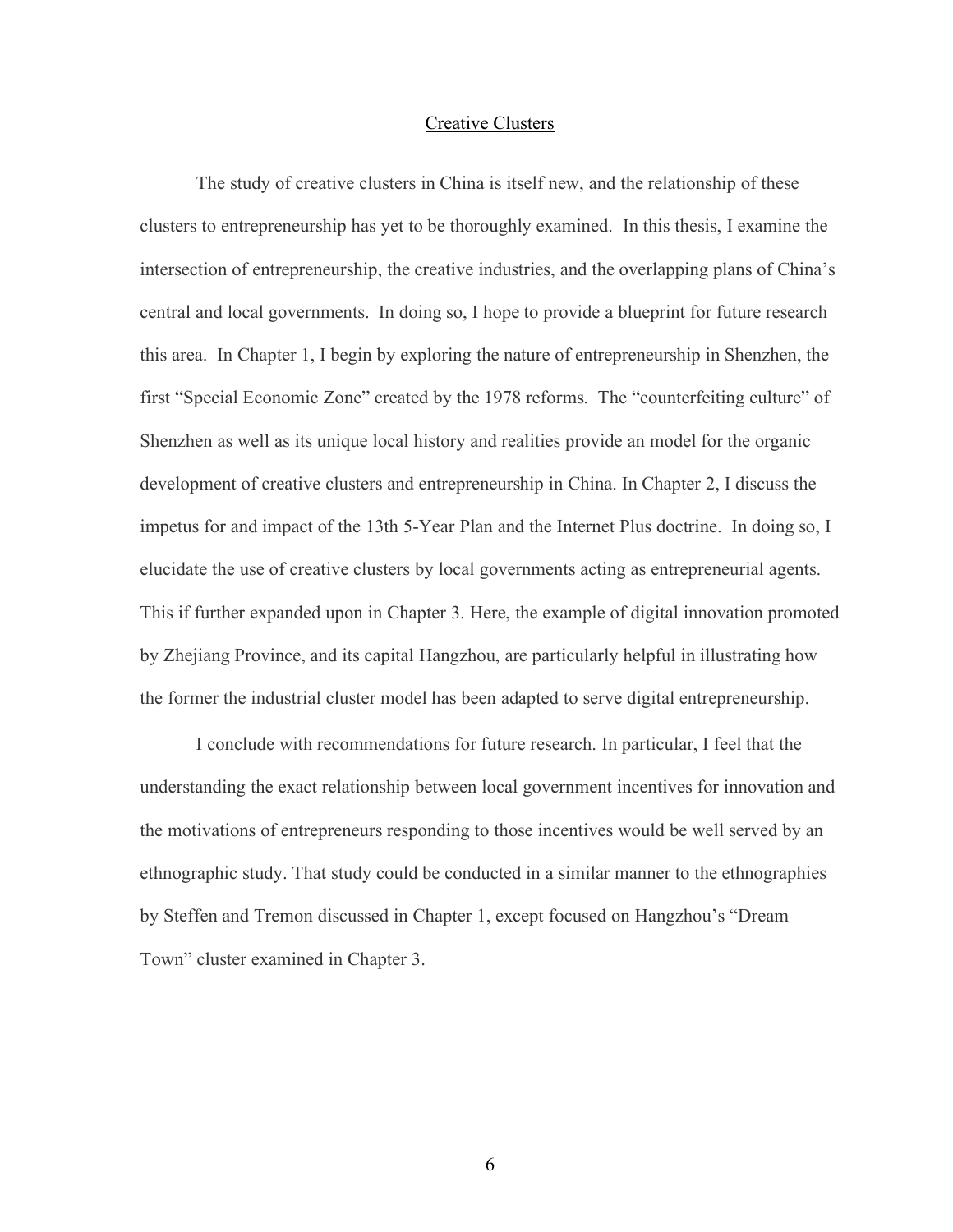#### CHAPTER I

#### SHENZHEN AND SOCIALLY EMBEDDED ENTREPRENEURSHIP

In this chapter I will discuss the Shenzhen "Special Economic Zone", and particular forms of entrepreneurship produced by the city's "counterfeiting culture" and familial lineage system. In doing so, I examine how Shenzhen became the center of a large scale creative cluster in the Pearl River Delta before the Chinese Communist Party (CCP) formally endorsed such clusters. I also look at how the socially embedded nature of the lineage system compares to the decision making of a specific entrepreneur, Lilly, operating with her own various social pressures elsewhere in China. Overall, this chapter provides an understanding of how entrepreneurs have reacted to government policies and incentives during a time period of loosening state control. This will later be contrasted with the modern approach, which involves empowered local governments acting to encourage entrepreneurship according to larger state aims.

#### Background related to Special Economic Zones

Nearly thirty years after the Chinese Communist Party (CCP) emerged victorious in the Chinese civil war, China found itself well behind other regional powers in terms of development. Under Mao Zedong, the CCP decided to focus on a "Big Push" Soviet style of modernization. This strategy involved the simultaneous industrialization of all aspects of the economy while also minimizing reliance on trade. It proved ineffective compared to the light-manufacturing export economies embraced by Japan, Taiwan, South Korea and others in East Asia. In the wake of Mao Zedong's death, a new course could be charted for China.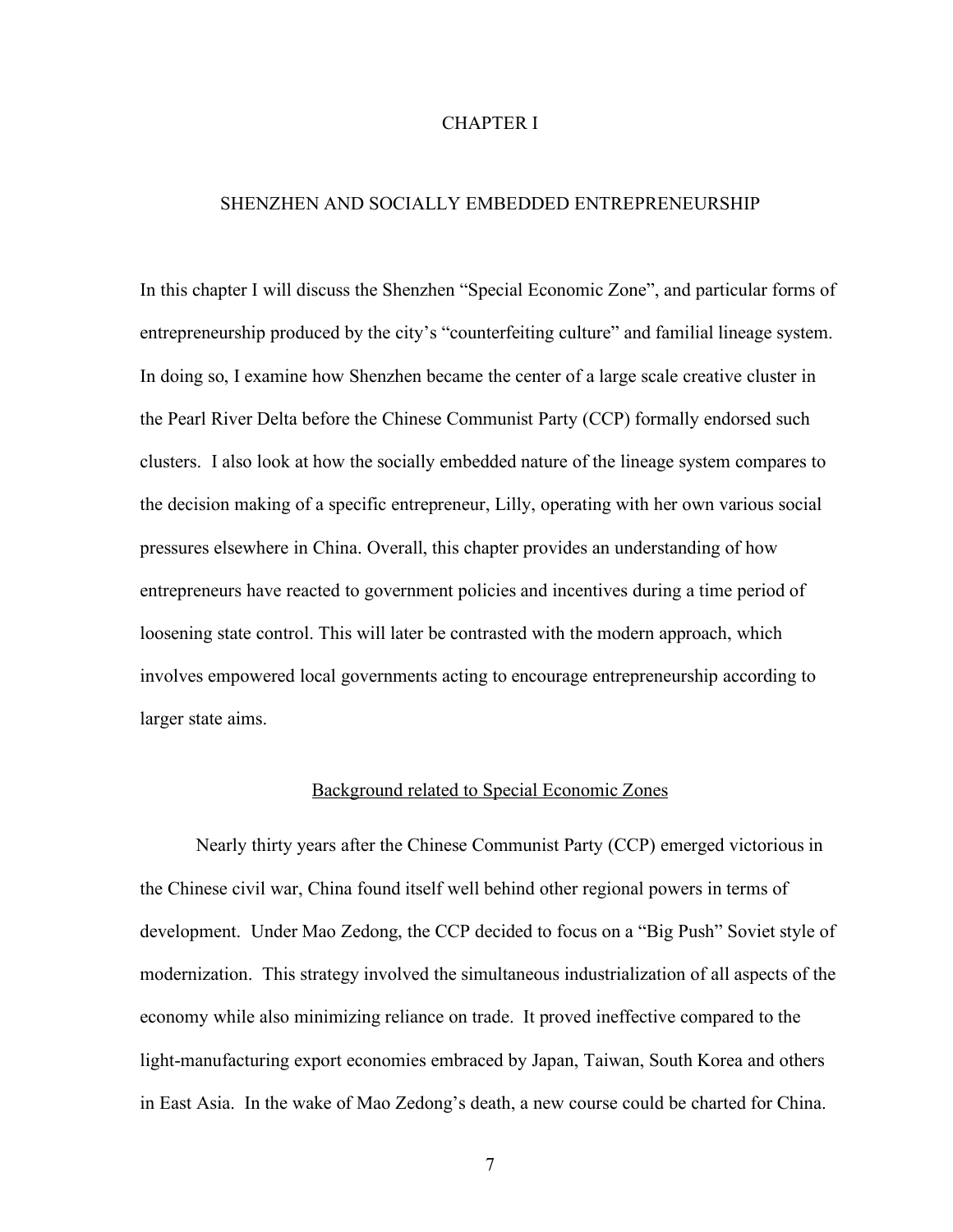In 1978, Deng Xiaoping, a recently rehabilitated survivor of multiple political purges, assumed control of the CCP and spearheaded a radical new direction for the Chinese economy. His campaign was known as "Reform and Opening Up". Deng oversaw the gradual embrace of free market principles both in export driven "special economic zones" (SEZs) as well as the agricultural sector. For the purpose of this chapter, I am choosing to focus on the SEZs. The development of SEZs began a period of explosive economic growth in China that continues to this day.

The SEZs were a key element in these reforms. SEZs used the model of the export processing zone, which had been successful elsewhere in the world, without requiring changes to the Chinese economy as a whole. Export processing zones more generally are regions that specialize in the manufacture and export of goods such "textiles, garments, and light consumer electronics" (Neveling, 2014 p. 66). These zones emerged across the globe in the post-war period to serve the rapidly globalizing market, and attracted foreign investment by offering "waivers of tax and customs payments for a given number of years, low-cost rental or lease of state-built industrial infrastructure, and the promise of a cheap workforce without the right of unionization" (Neveling, 2014 p. 67). A successful export processing zone relies on the free-trade foundation commonly espoused by neoliberal advocates for globalization. In Asia, the embrace of export processing zones as the engine of economic development has been viewed as the "harbinger of neoliberalism" (Neveling, 2014 p. 66).

According to Neveling (2014) "neoliberalism as an all-encompassing historical phenomenon" (p. 67) is born in part from "enthusiasm for globalization among academics in the 1990s [that] occasionally escalated into hyperbole about the emergence of a 'world without borders'" (Smart, 2005 p. 175). SEZs are a type of export processing that was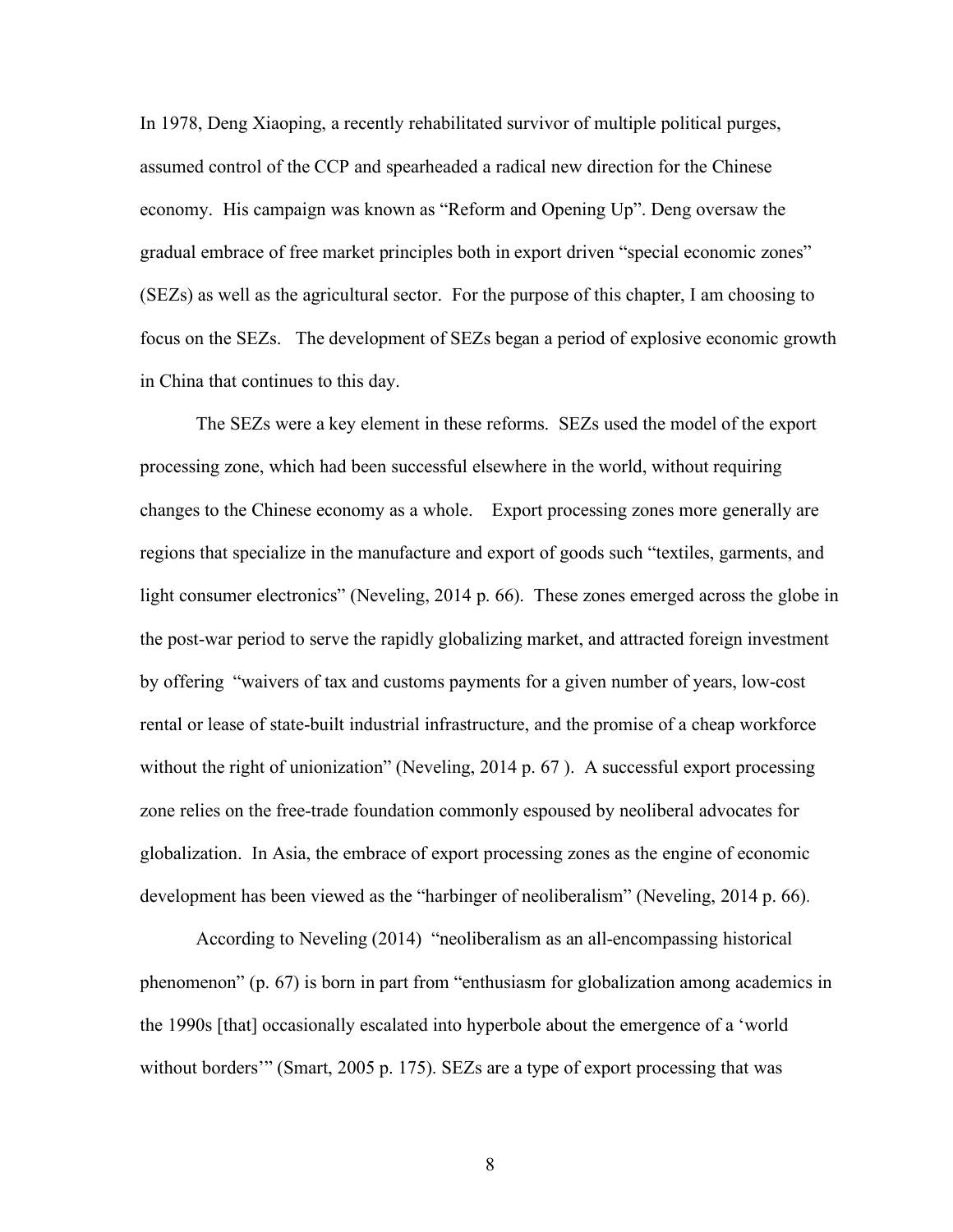isolated from the rest of the Chinese economy. This isolation was intended to quarantine the free market effects related to neoliberalism from the still existing command economy. However, as will be discussed below, this was ultimately unsuccessful.

While the creation of export processing zones in Asia began in earnest shortly after WWII, it was not until the period of "Reform and Opening-Up" conducted under Deng Xiaoping that the CCP adopted them as part of their economic strategy. At odds with the Communist Party's former ethos, these so-called SEZs were nonetheless considered an integral part of the new "Socialism with Chinese characteristics" campaign. This campaign was inaugurated with the "Reform and Opening Up", and represents an adaption of the fully command economy to one with a mix of markets and state control.

#### Shenzhen Explained

The city of Shenzhen was selected as the first SEZ. At the time, Shenzhen was a conglomeration of small fishing villages in the Pearl River Delta bordering Hong Kong. The location of Shenzhen worked on two levels: it was remote enough from the central authority in Beijing to be allowed some autonomy and its proximity to Hong Kong afforded opportunities to attract foreign investment (Keane  $\&$  Zhao, 2012). These two factors were important because Shenzhen's distance from the Chinese core would accomplish the goal of maintaining the separation between the SEZ and larger Chinese economy, while allowing foreign capital to enter China through Shenzhen. Though the Communist Party exerted strict economic control in the period directly prior to Shenzhen's SEZ classification, the rural nature of the not-yet city meant that it was only after the reforms that significant efforts at consolidation and urbanization began (Tremon, 2015). These efforts manifested in "the taking over of the land heretofore managed by the collective by the state" (Tremon, 2015 p.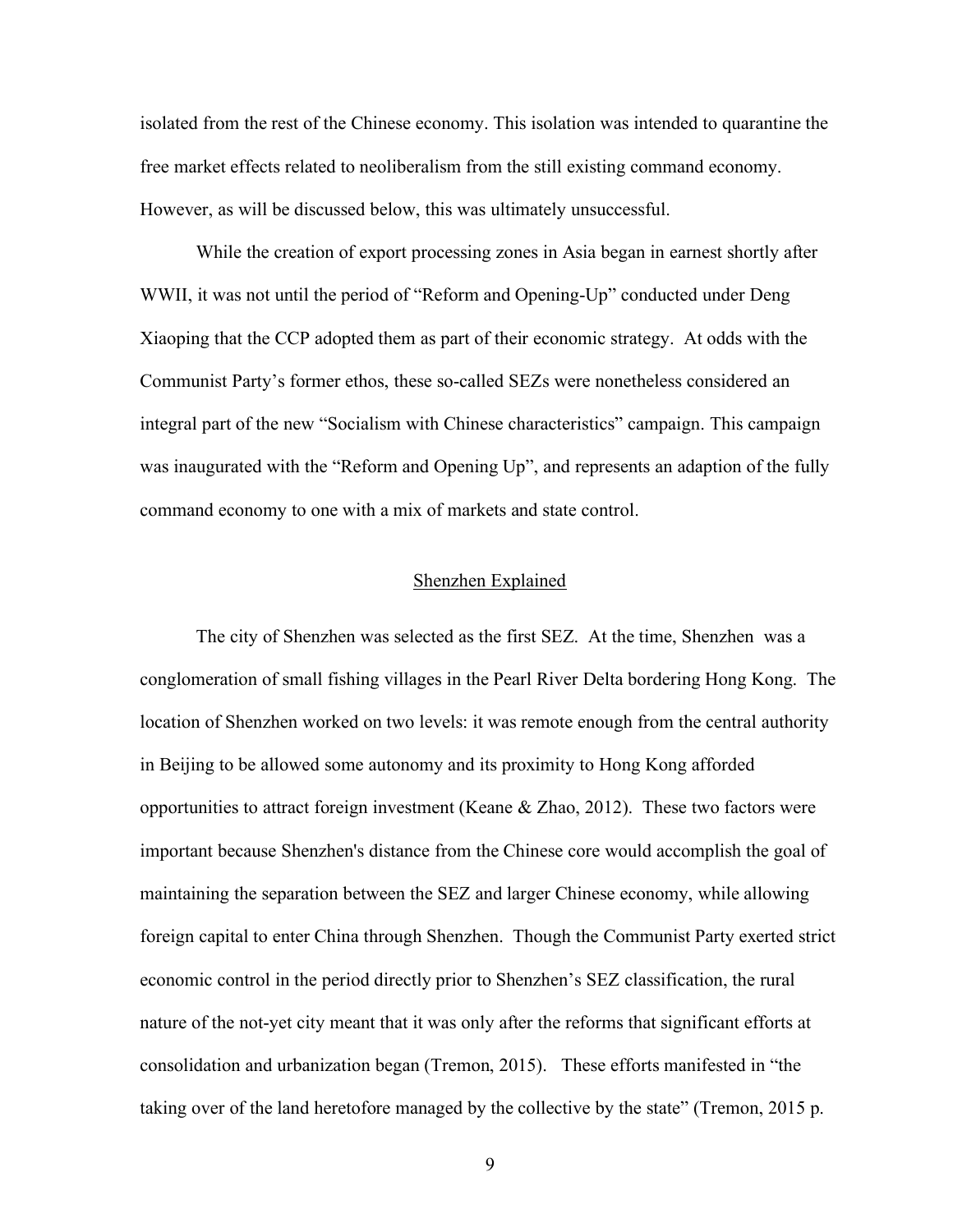72) and the dismantling of existing social structures for the sake of "a purely economic logic and managerial rationality" (Tremon, 2015 p. 78). The intention was to create an environment conducive to the globalized free market.

To understand Shenzhen, it is necessary to situate it in its historical, cultural, political, and economic contexts. The SEZ classification dramatically increased the economic capacity of Shenzhen, leading to an influx of immigration. Thus, Shenzhen was the first Chinese city to subsume its surrounding villages (Tremon, 2015). The immigration movement into Shenzhen was fraught with tensions. According to Smart et al. (2005) the immigrants were at first largely considered "the wrong kind of people" for "a planned transformation to a knowledge-based society" (Smart 2005, p. 185). However, Chen and Ogan noted that "despite an earlier lack of higher education. . . the subsequent rapid expansion has caught up in providing the needed human resources for sustaining Shenzhen's innovation" (Chen & Ogan, 2017 pg. 62). Today, "You are a Shenzhener once you come here" (Chen & Ogan, 2017 p. 60) is a popular saying. However, the border with Hong Kong remains a "hard-edged and policed discontinuity" (Smart, 2005 p. 176) creating a boundary between Shenzhen, a multicultural city by China's standards, and the even more cosmopolitan Hong Kong. This border serves to solidify the Shenzhener identity via the inescapable "demographic and cultural" contrast (Chen & Ogan, 2017 p. 61) with Hong Kong. As explained in the following section, entrepreneurs would capitalize on the market conditions created by this border in order to create Shenzhen's famed "counterfeit culture".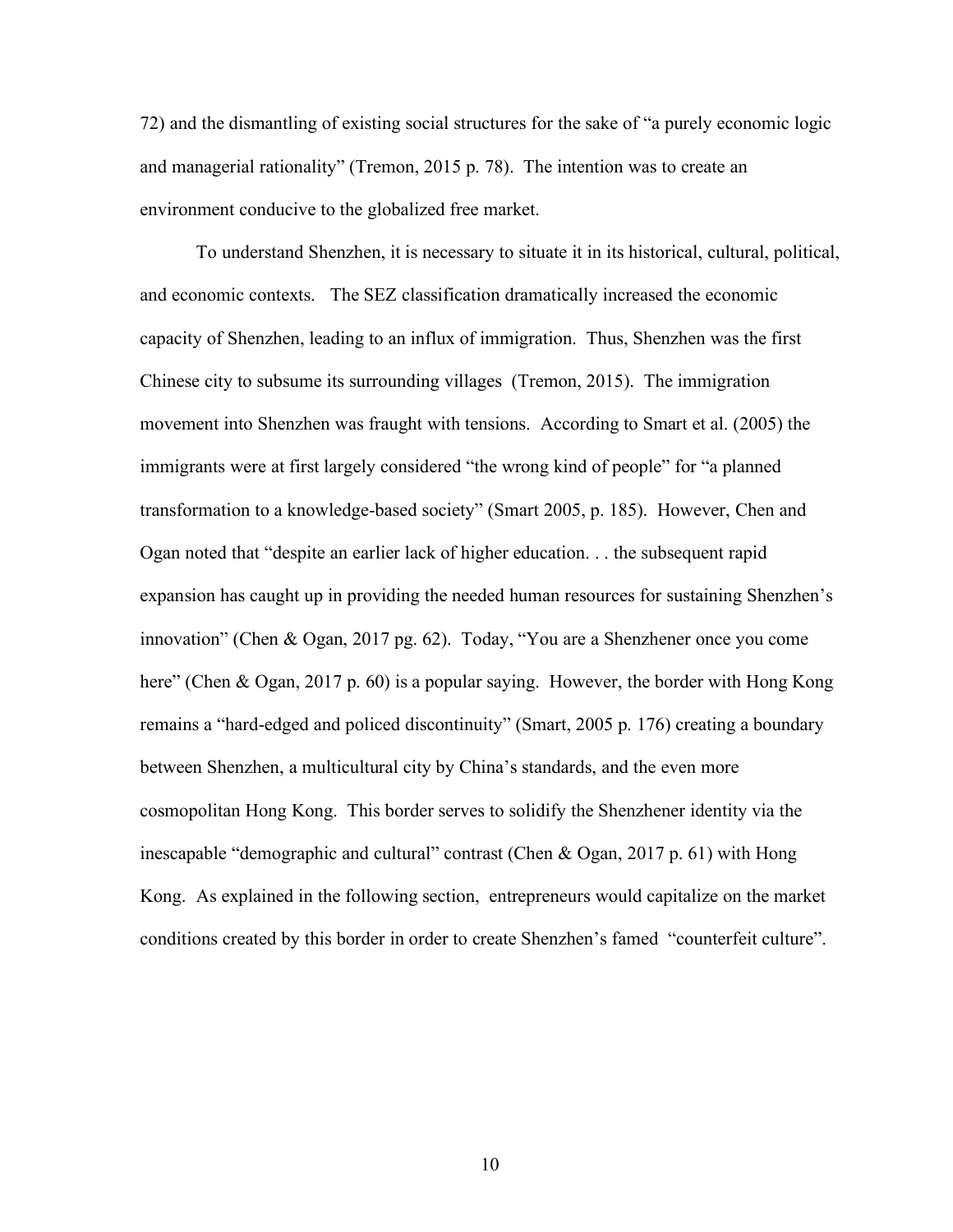#### Economic relationship among Shenzhen's SEZ, *shanzhai*, and creative clusters

Shenzhen's distance from the core of government control allowed for experimentation with its economic style. This isolated location was a major reason why the location was selected to become one of the first SEZs, but the distance from the core government also allowed for experimentation beyond even what was expected of an SEZ. The flow of tourists into Shenzhen from Hong Kong fueled a demand for cheap, counterfeit versions of famous electronic brands. Shenzhen was already in the business of producing cheap electronics, but the tourist demand for stolen brand names led to an increase in their burgeoning counterfeiting industry. The prevalence of these "knock off" or "*shanzha*i" products has since become synonymous with Shenzhen and is a major part of the city's entrepreneurial identity (Keane & Zhao 2012).

Cultural anthropologist Lynn Jeffrey (2011) outlines the rules of *shanzhai* as follows

*1) Design nothing from scratch; rather, build on the best of what others have already done. 2) Innovate the production process for speed and small-scale cost savings.* 

*3) Share as much information as you can to make it easy for others to add value to your process.* 

*4) Don't make it until you've already got a buyer.* 

*5) Act responsibly within the supply chain. (para. 14)*

Keane and Zhao argue that *shanzhai* is a form of "second generation innovation", which must be understood as a creative process in it's own right. What's more, "*shanzhai* innovation is indicative of the region around Shenzhen" (Keane & Zhao 2012, p. 223), forming the core of a creative industry in the Pearl River Delta. Thus, *shanzhai* plays central role in a large-scale creative cluster associated with the economic growth in the region (Murphy 2012). By necessity, much of *shanzhai* operates in the informal economy, meaning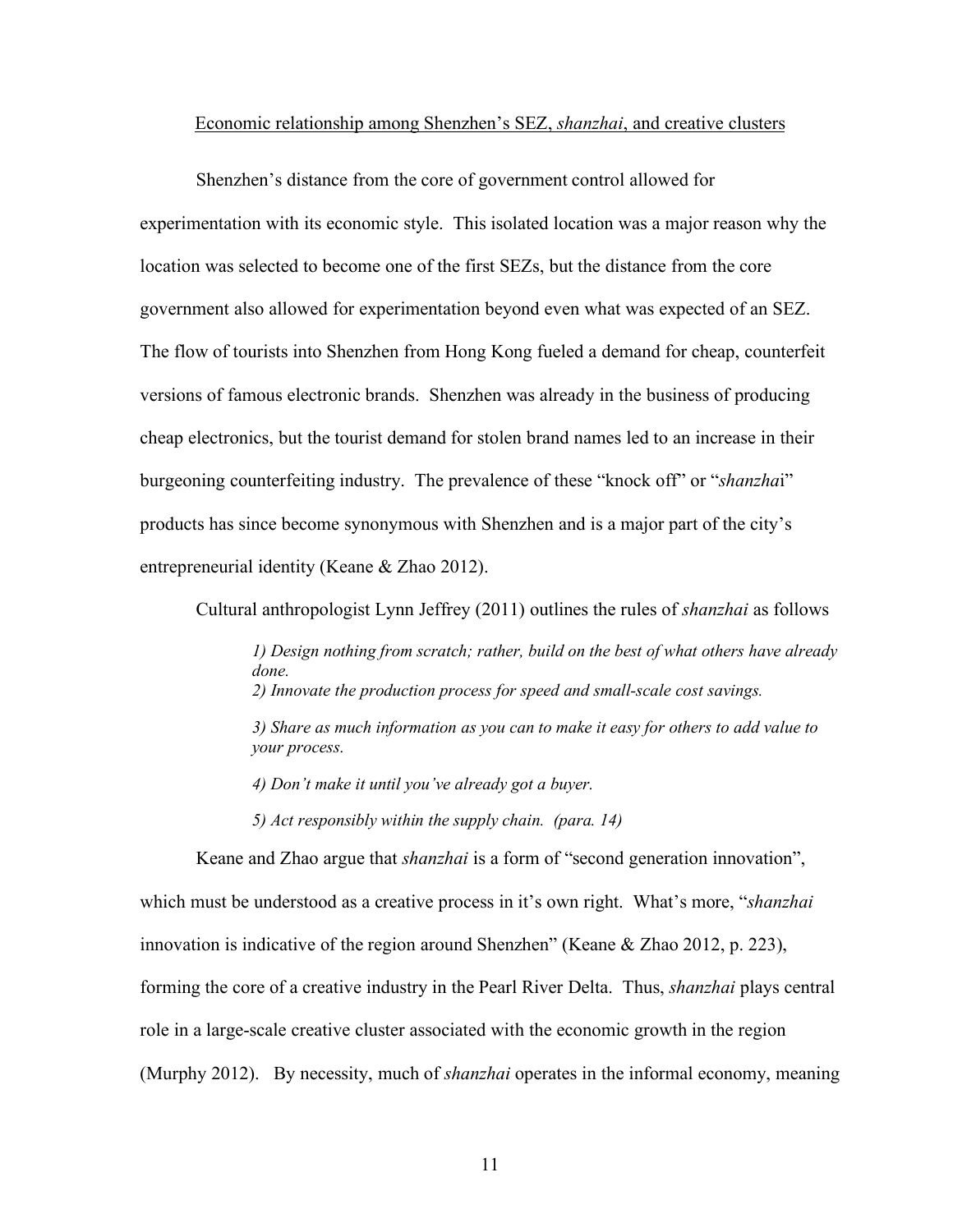the revenue it produces is not entirely accounted for in official statistics. (Keane & Zhao, 2012). However, the economic impact is still significant and the informal nature of *shanzhai*  contributes to a symbolic significance as well.

The literal translation of *shanzhai* is "mountain bandits". It reflects an "escape from authority, rising up against social injustice, and developing a set of rules parallel to those of the government" (Wu, 2000; Xi, 2009, as cited in Keane  $\&$  Zhao 2012, p. 217). This symbolism of mountain bandits evokes the image of traditional culture escaping the influence of the state. As explained earlier, the creation of SEZs is often interpreted as an effort to benefit economically from the neoliberal principles undergirding export processing zones while quarantining the effects of free-trade from the rest of the Communist power structure. In many ways, Shenzhen is resistant to an analysis along these lines, with *shanzai* being one factor animating that resistance. Although market forces are the driving factor in the development of *shanzhai* culture, the disregard for intellectual property that it entails is counter to the globalized ethos of free-trade embodied by neoliberalism.

#### The Influence of Cultural Tradition on Shenzhen

In her ethnography, "Local capitalism and Neoliberalization in a Former Shenzhen Lineage Village", Tremon demonstrates that "neoliberal principles that have led to the formation of Shenzhen as a vanguard of capitalism in China are both combined with and countered by other ethical traditions" (Tremon, 2015 p. 71) which predate the city's transformation into an engine of China's globalization. In other words, the culture of Shenzhen was ripe for entrepreneurial exploitation. While the mechanisms of the SEZ economy serve a neoliberal function in that they "seek to implement the conditions for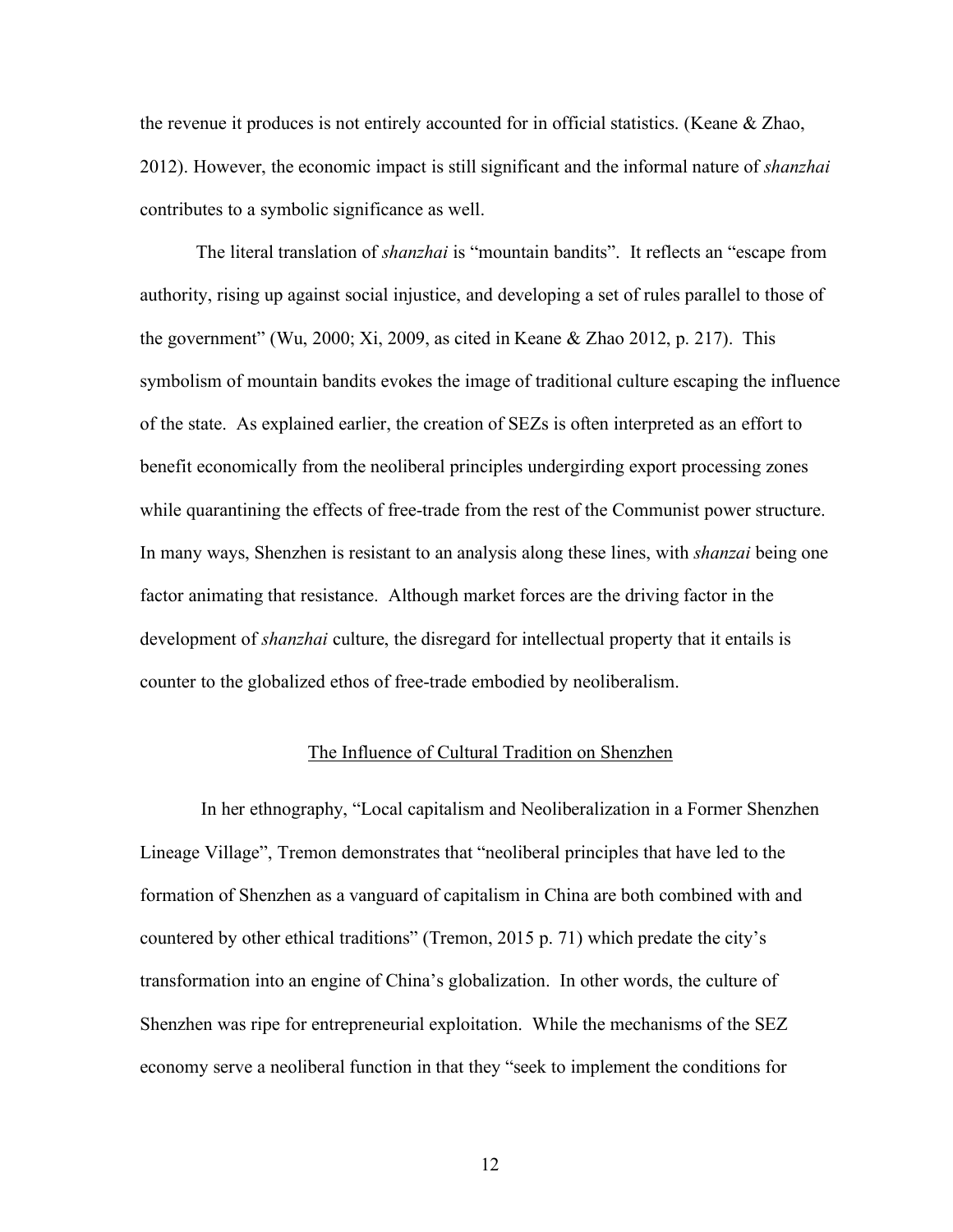capitalism's effective working" (Tremon, 2015 p. 73), the individual entrepreneurs involved may have had a different understanding of their roles.

To view the development of Shenzhen from a conglomerate of fishing villages to an SEZ mega-city through the lens of neoliberalization misses much of the picture. Such a narrow view also serves to reinforce the notion that the SEZ functionally quarantines freemarket ideas as something which is apart from the rest of China. Because export processing zones as a whole are highly reliant on "the continual re-creation of entrepreneurial stock" (Smart, 2008 p. 134) the resulting churn "acts as a buffer between volatile market demand and large well-established businesses" (Smart, 2008 p. 133). Acting as subcontractors, small businesses are able to maintain some autonomy and also bear the brunt of potential losses. The final effect may be neoliberalization via the dominance of market logic, but many entrepreneurs see themselves instead as embedded in other processes, or removed from such concerns entirely (Tremon 2015, Steffen 2017).

The transition of Shenzhen to an SEZ was eased by the historical culture of hierarchical lineage. Tremon argues that the lineage system that existed in the fishing villages which would eventually become Shenzhen operated in a similar fashion to an entrepreneurial enterprise. The village which is the focus of her ethnography traces its lineage back to a single ancestor, Zhenneng, whose "foundational act. . . is depicted in the genealogy history as an entrepreneurial act" (Tremon, 2015 p. 75). The village itself operated in a fashion similar to a corporate structure, and in fact "since their 'invention' (Faure, 1989, as cited in Tremon, 2015), lineages have been conceived of as a corporate enterprise" (Tremon, 2015 p. 74). Villagers within the lineage were entitled to shares of the profits, which included not only the fish but also the rents paid by non-lineage residents.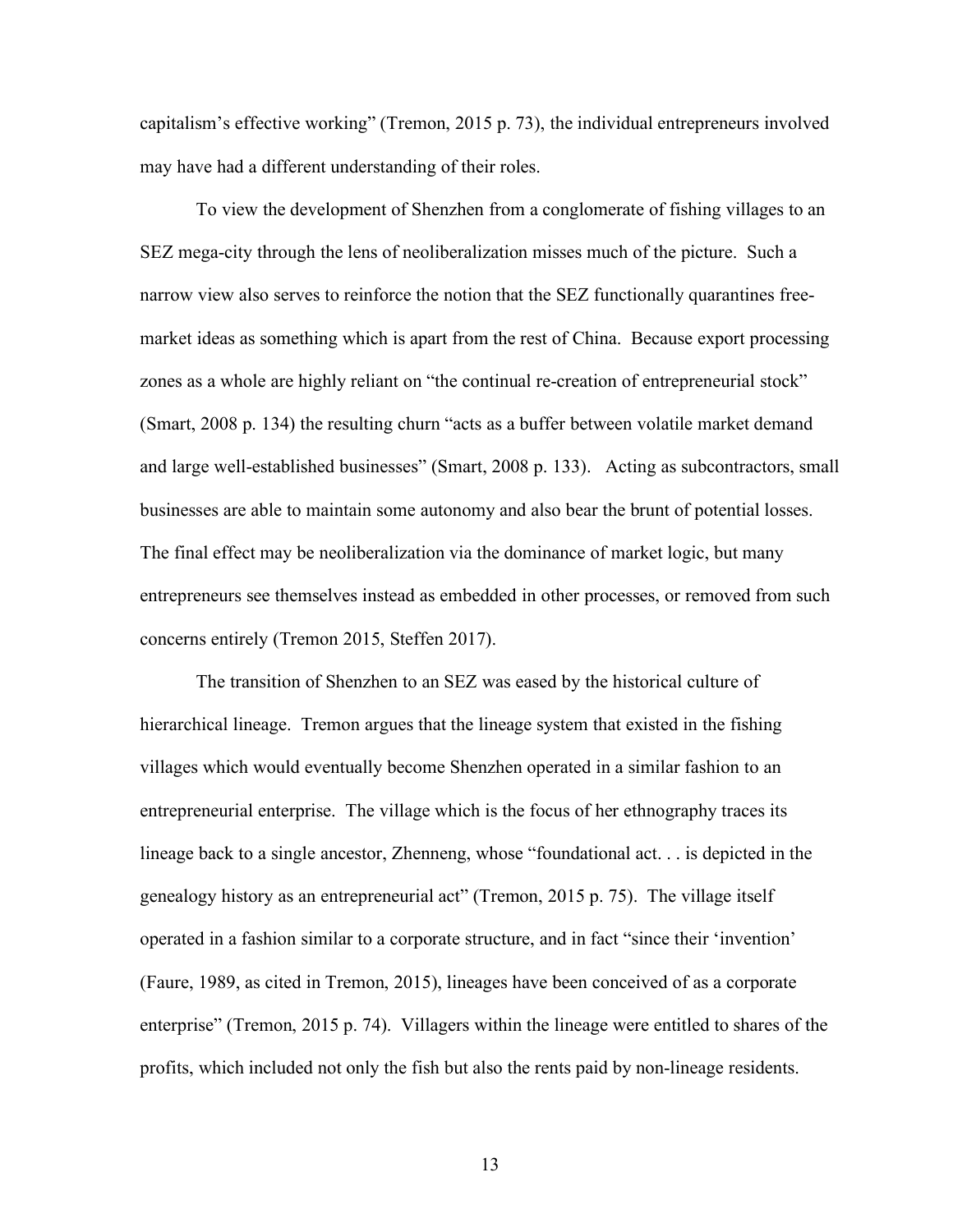Shares and rents were distributed in an egalitarian way within the lineage group, and "the village leaders managed the collective real estate assets in the name of the 'public good'" (Tremon, 2015 p. 76). In this way, "the vision of the lineage as enterprise does not match the capitalist business type" (Tremon, 2015 p. 74). However, the overall distribution of shares among the family does prefigure a corporate notion of "shareholders". In fact, the injection of the capitalist ethos into Shenzhen during the "Socialism with Chinese characteristics" campaign might have been so successful because it was applied to this existing structure. As Tremon puts it, "the revival of the lineage system can be seen as having been stimulated by the economic reforms" (Tremon, 2015 p. 74). Even so, the introduction of reforms was not without considerable tension.

Although the lineage system was previously abolished by the Communist government, those policies were not enforced to the same degree in rural areas surrounding Shenzhen. Thus the lineage system persisted, albeit in a diminished state. Even in its diminished capacity, the lineage system still provided a scaffold for a capitalist hierarchy, paving the way for the central government to classify Shenzhen as an SEZ. However, the Chinese government, while promoting SEZs, did not embrace the concept of a lineage system and continued to rid Shenzhen of the notion of explicit lineage ties. The efforts to abolish the lineage system manifested in an attempt to isolate and preserve the economic aspects of Shenzhen's history, while de-privileging the motivations that produced them. Thus, the government's aim was "the disembedding of the economic from the social" (Tremon, 2015 p. 73), and "the traditionalism, conservatism, and backwardness of lineage ties are seen as running against Shenzhen's road toward modernity" (Tremon, 2015 p. 78). Ironically, the influence of Shenzhen *shanzhai* emerged as a direct result of these endeavors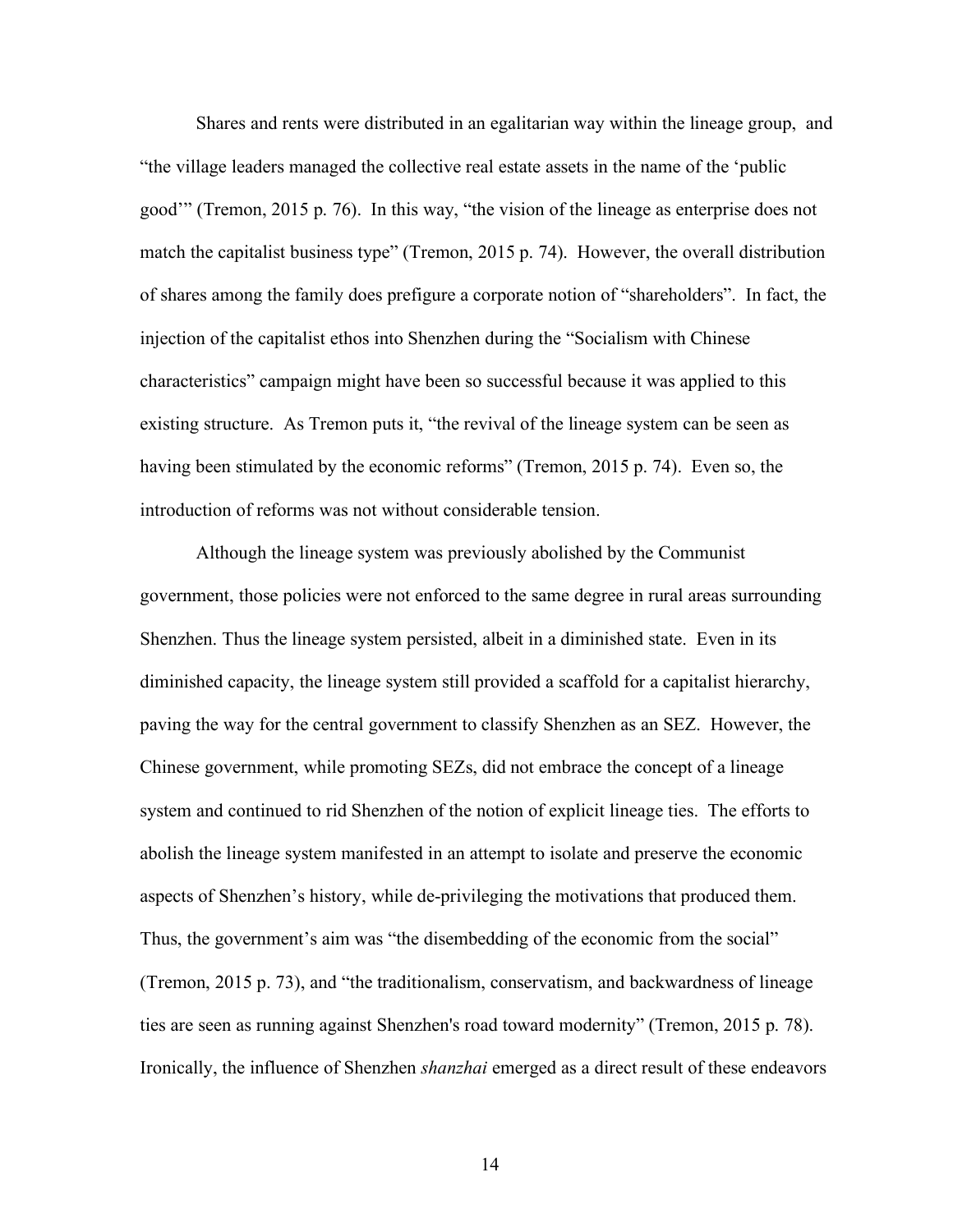to curtail its culture. According to Tremon, labor is organized in Shenzhen along ancient patterns of "particularist ties of kinship and geographical proximity that prevailed in the formation of shareholding companies" (Tremon, 2015 p. 78). Rather than an adaption to the current reforms, the "ethos of entrepreneurialism" (Tremon, 2015 p. 74) has been integral to Shenzhen since its ancestral founding. The argument can be made then, that cultural nature of Shenzhen led to the development of a successful SEZ as a creative and cultural cluster.

As stated earlier, there have been attempts to reduce the analysis of Shenzhen's complex economic history to aspects of neoliberalism. Given Shenzhen's proximity to Hong Kong, it can at first appear trivial to minimize the peculiarities of its circumstances in favor of an interpretation which focuses on commonalities among export processing zones; cities which are both the product and producer of the globalized economy. The inherent problem with neoliberal analysis is that it "ignores how these spaces are structurally embedded in the wider economy" (Cross, 2010 as cited in Neveling, 2014 p. 68), while at the same time professing to give an overview of neoliberalism as an actionable economic system. Neoliberalism does not fully explain the interaction between Shenzhen culture and its increase in economic development after becoming an SEZ.

Adding to the notion that there is a need for more complex analyses of Shenzhen as an SEZ, Tremon cautions that capitalism and neoliberalism must be considered separately. Capitalism is "an economic system based on private property rights organizing relations between workers and owners of the means of production" while neoliberalism exists as an "ideopraxis that seeks to implement the conditions for capitalism's effective working" (Tremon, 2015 p. 73). This duality is why the socially embedded entrepreneurial attitudes found both in Shenzhen's history of lineage ties and the rebellious innovation of *shanzhai* are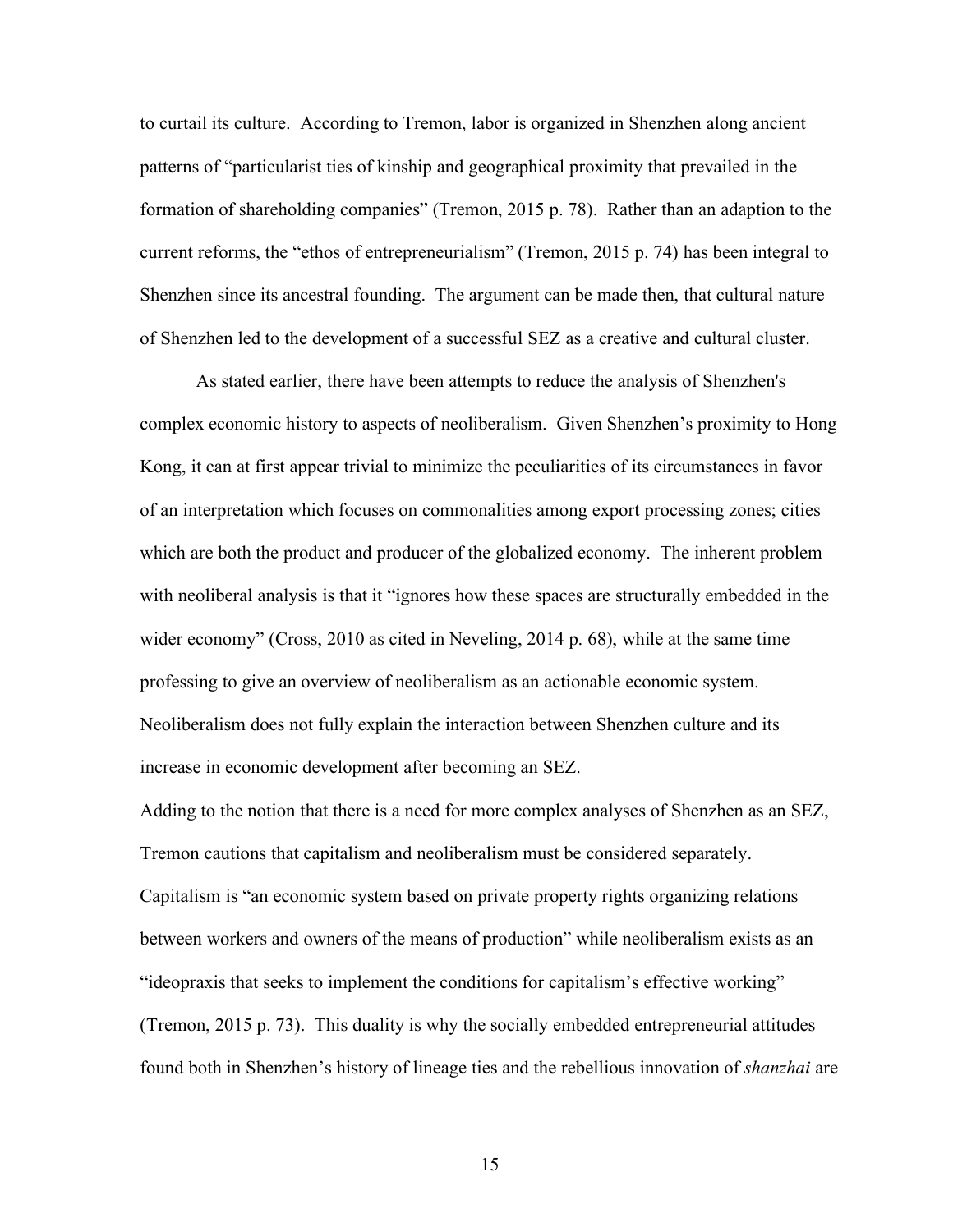able to coincide with the neoliberal influence of globalization in an export processing zone. Neveling (2014) advocates that "we consider neoliberalism as one of several manifestations of capitalist accumulation" (p. 23). So, while both lineage and rebellion can resist the influence of neoliberal reductionism, they can ultimately be adapted into a capitalist mold. Similarly, other manifestations of social embeddedness can so adapted elsewhere in China.

#### Social Embeddedness

Economic historian Karl Polanyi observed that "man's economy, as a rule, is submerged in his social relations" (Polanyi 1944, pg. 48). At first glance it seemed that the appropriation of Shenzhen's economic system, first by the Communist command economy and then again by the SEZ market regime, represented a departure from this rule. But the relations remain, regardless of the overarching form of the economy. Shenzhen's more recent reliance on markets to provide the structure of its economy does not preclude the factors that Tremon observes, such as lineage ties, from having a substantial effect. Markets themselves do not embody a neoliberal scheme in which social relations are minimized. A market is capable of operating as an information parsing tool within an economy that remains socially embedded. That said, it is possible for reasoning within a self-regulating market to obscure the social foundation undergirding market actor's decision making.

In her ethnography of multi-generational Chinese entrepreneurs, Steffen (2017) delinks the entrepreneur's self-conceptualization from lineage structures all together. Though her work was focused in central China rather than the coastal SEZ of Shenzhen, I contend that her work deals with many of the same complexities as the economic reforms that began in the SEZs spread throughout the country. In her ethnography of entrepreneurs in Henan province Steffen agrees with Polanyi on the importance of social embeddedness. Contrary to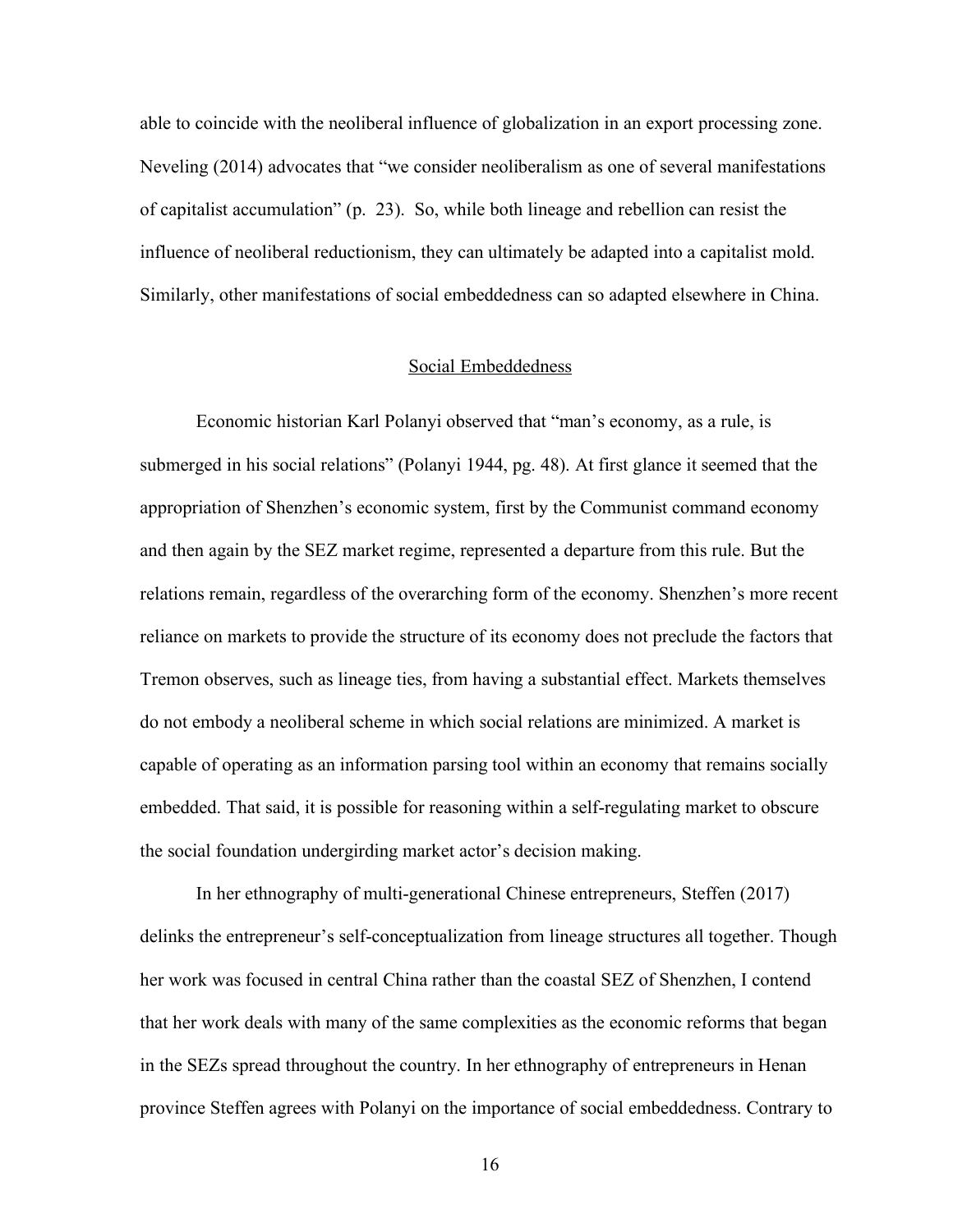a resurgence of a corporate model prefigured by lineage ties, her interviewees were characterized by a "willful" attitude that was in direct opposition to acting out patterns from the past. One participant, Lily, attributed her success in business to her "willful disregard for prevailing social norms" (Steffen, 2017 p. 256). In her estimation, it was precisely by doing what everyone, including her family, told her not to do that she was able to capitalize on opportunities others missed. At the same time, her choice to disregard the advice, and unspoken pressures, around her was not based on any solid plan for the future. Her decisions were taken more or less at random, a demonstration of "willfulness", rather than a calculated choice with all of the risks considered.

Lily's experience "led her to a conviction that in the future, anything could happen, regardless of her intentions" (Steffen 2017, p. 257). In this way, Lily's example reminds us that "many people do not act in a way that is easily explained by previous theories of risk" (Steffen 2017, p. 255). In this way, Lily too defies "purely economic logic and managerial rationality" (Tremon, 2015 p. 78). Rejecting social considerations does not mean those considerations are removed from Lily's internal economic logic. This rejection acts as an even further demonstration of Polanyi's point that regardless of the context and social interests ultimately involved, "the economic system will be run on non-economic motives" (Polanyi, 1944 p. 48). In fact, by predicating her decision making specifically on the rejection of familial social norms, Lily's actions are just as socially embedded as those who operate according to those norms. It is because of these socially embedded factors that the rise of entrepreneurship in China has not coincided with the formation of a unified "entrepreneurial identity" that some observers had predicted. The individual self-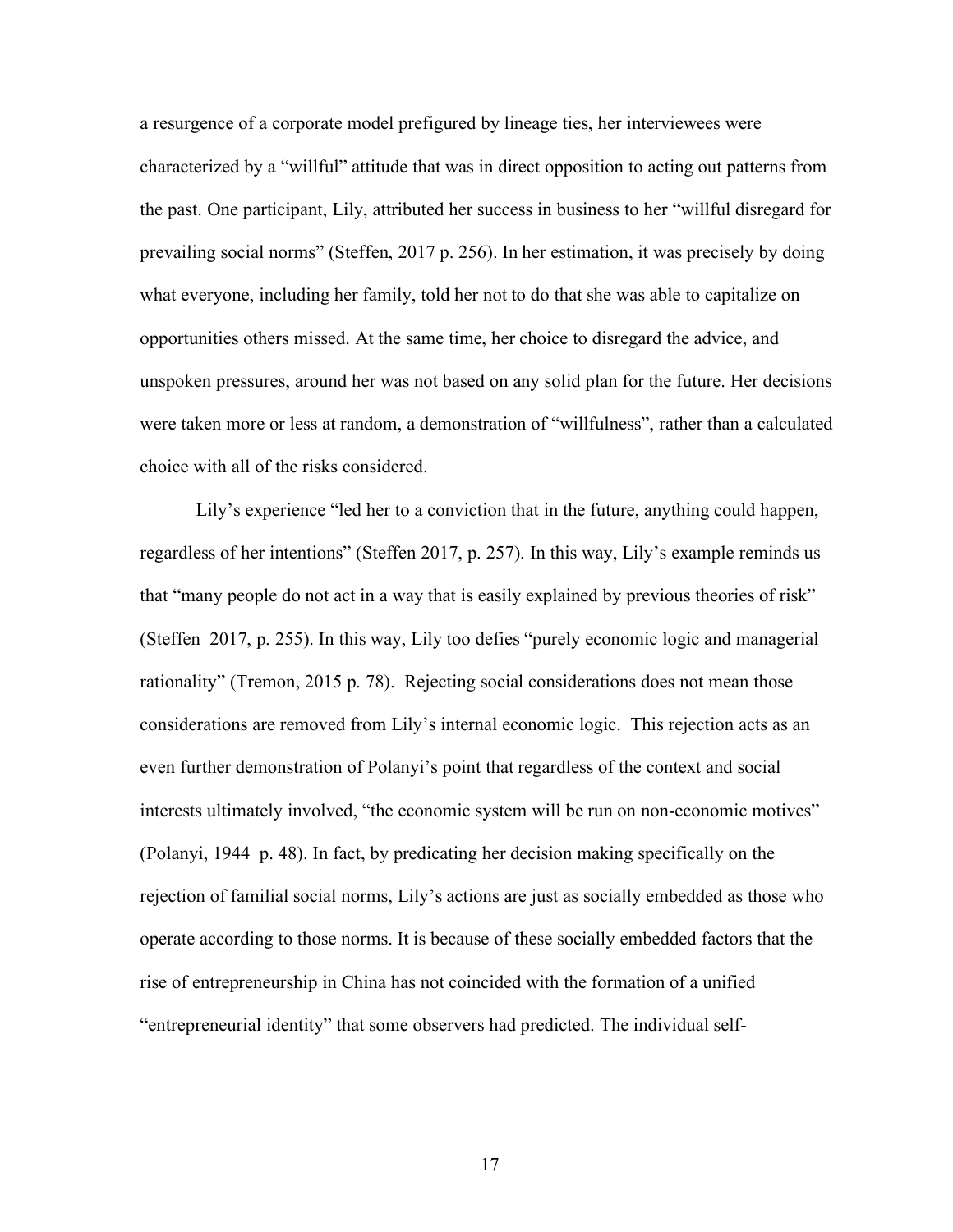conceptualizations of the entrepreneurs have, as of now, been too disparate to coalesce into a single political force (Tsai, 2005).

The only potentially unifying factor that Steffen (2017) identified among her interviewees was a "the widespread aversion to planning" (Steffen, 2017 p. 252). Like all of the entrepreneurs in Steffen's study, Lily does not make her entrepreneurial decisions with consideration for the market. Despite her willfulness, the market still acts on her. Lily' case provides an illustration of how a top-down view can obscure the motivations acting within a system. Her failures and successes feed the churn of entrepreneurs that Smart et. al place as the buffer between industry and the market (Smart 2008, p. 138) within the export processing zone system. Making this observation now requires the caveat that this process arises, at least in part, from socially embedded factors rather than market forces.

## Socially Embedded Development

Evidence from research demonstrates that Polanyi's theory of social embeddedness is an intervening factor in how the Chinese government implemented policies that planned for and created spaces for economic development and entrepreneurship. The SEZs represent the beginning of a reform process in China that would increasingly focus on localized regions, and eventually smaller clusters within cities, as the origins for entrepreneurial action. Within the context of Shenzhen, the specifics of this strategy had yet to be clarified. More recent efforts to foster entrepreneurship are more controlled at the individual level through "decentralized centralization". In Shenzhen's early development, there was a greater reliance on the market and individual autonomy. This allowed for the re-emergence of some of Shenzhen's particular history in the form of the lineage system while at the same time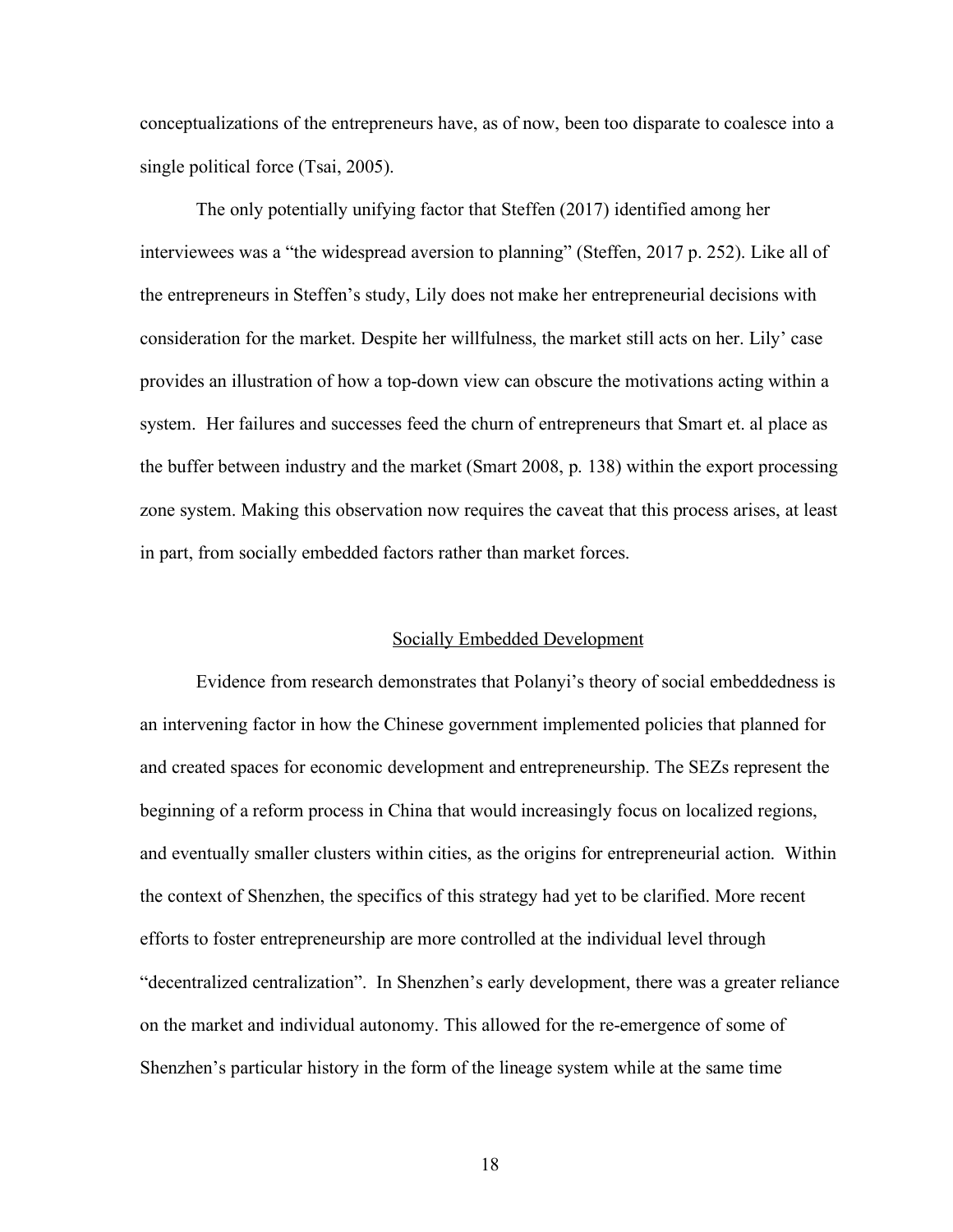creating an opportunity for *shanzhai* to arise both as a response to and rebuke of globalized market forces. Lineage and *shanzhai* each represent cultural and creative systems that led to the rise of a cultural and creative cluster within Shenzhen's SEZ, but out of the reach of the Chinese government's direct control.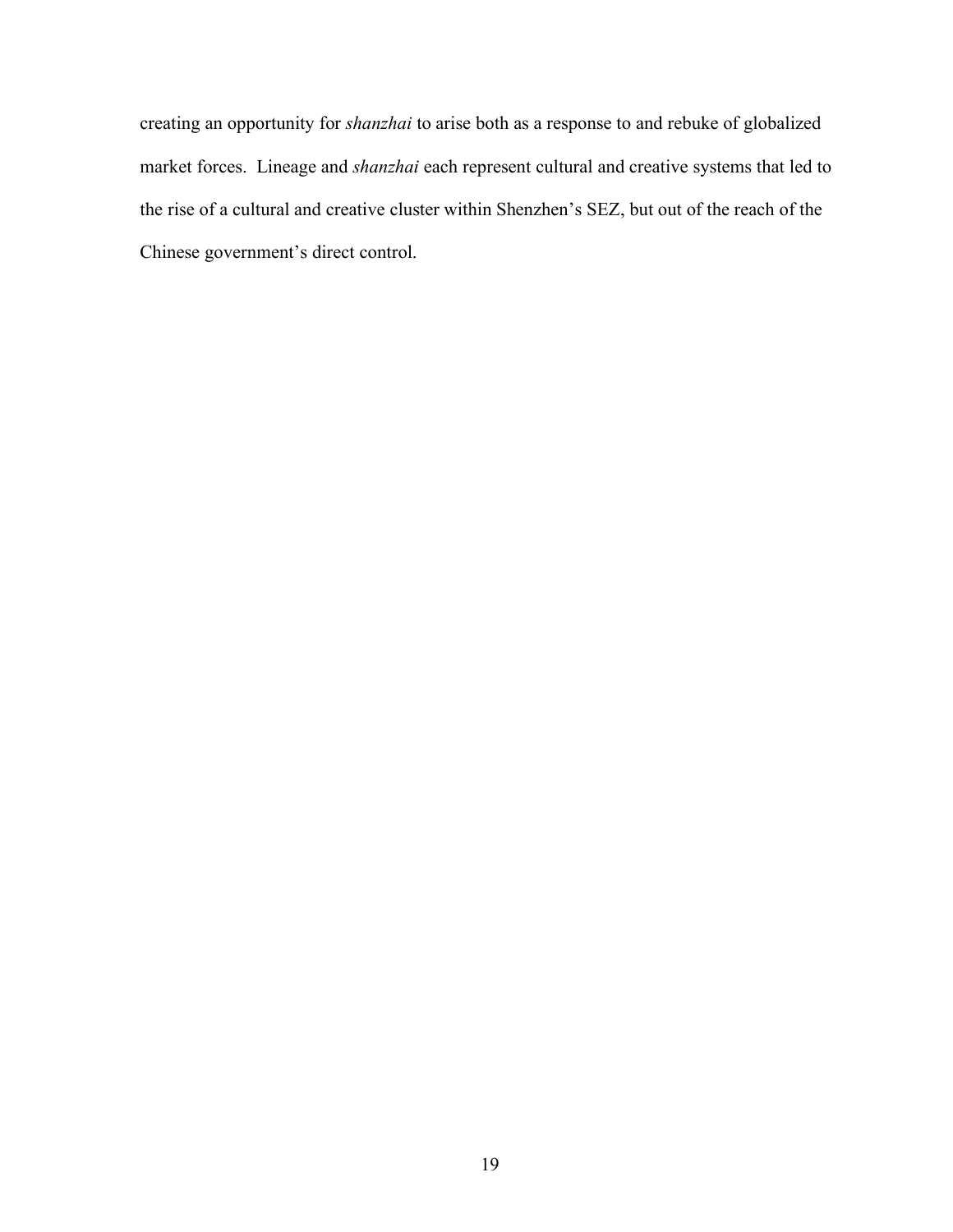#### CHAPTER II

## THE 5-YEAR PLANS AND INTERNET PLUS

To further examine the relationship between Chinese culture, government reform and the rise of the Chinese entrepreneurship, I am going to discuss the reforms in more detail. Rather than reduce the shift towards entrepreneurship through innovation and the deliberate investment in creative clusters to a purely neoliberal analysis, an understanding of the influence of 5-Year plans and the Internet Plus Doctrine is essential in this deeper examination of the these intertwined relationships. I will first describe the nature of 5-Year Plans and the role this structure of reform efforts plays in China's plans to encourage innovation and entrepreneurship. Then, I will discuss the Internet Plus doctrine as the driving force behind the current aims at innovation within creative clusters. Finally, I will revisit the notion of creative clusters and expand my explanation beyond the example of Shenzhen. While SEZs were seen the engine of economic growth in the era focused on manufacturing and exports, creative clusters are one tier of a new strategy aimed at fostering domestic entrepreneurship and innovation.

As explained earlier, 5-Year Plans originated in the 1950's as part of the CCP's Soviet style of government. The process of reforming the Chinese economy has been a deliberate result of these plans created by the CCP. Every five years, the Party produces a document outlining its policies and reform efforts targeted for the following five years. 5- Year Plans often respond directly to the challenges China has encountered, and attempt to anticipate the ways the country will need to change in both the short and long term. In spite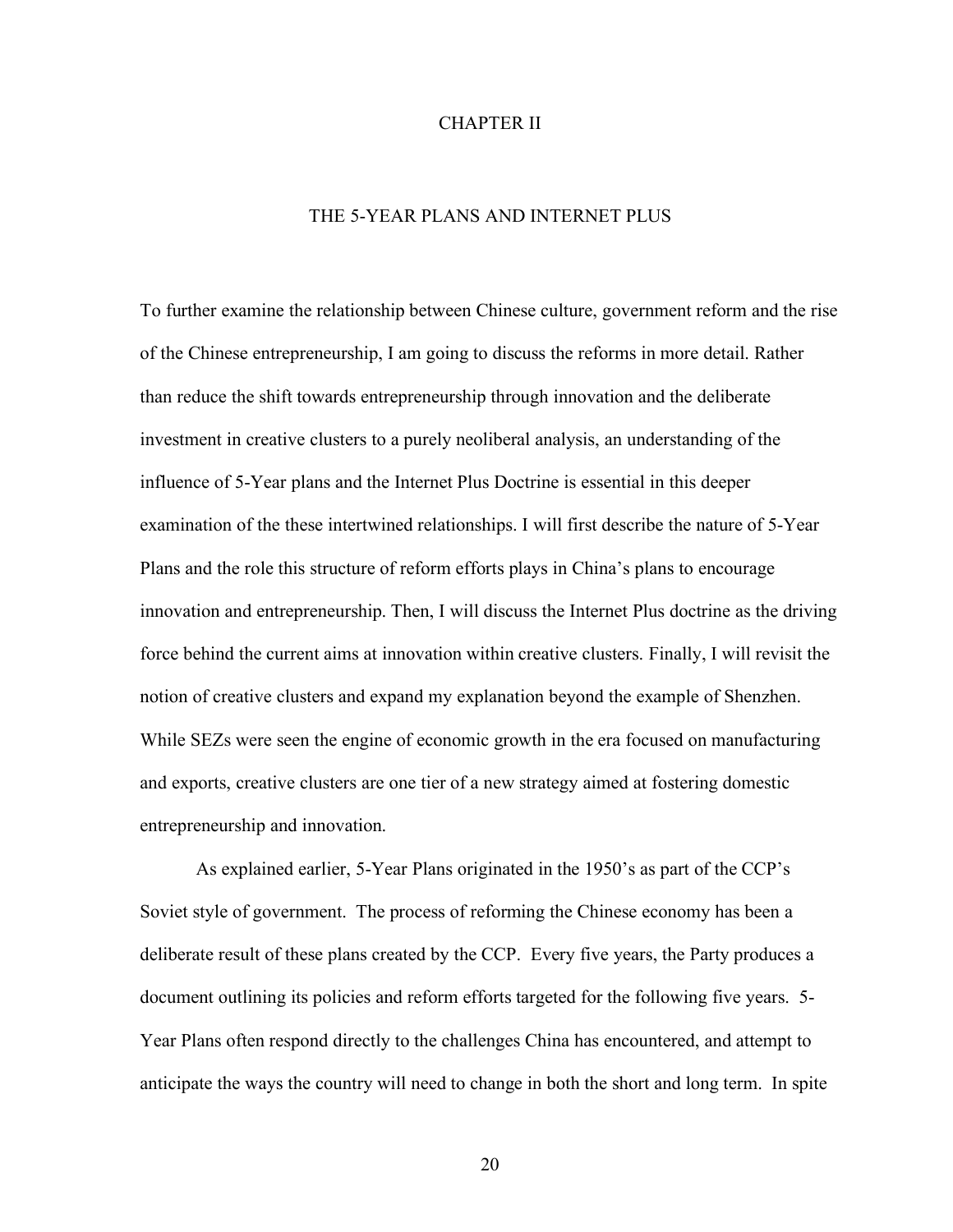of not being an explicit part of a 5-Year Plan, the emergence of the large-scale creative cluster centered on Shenzhen (Keane & Zhao, 2012) occurred organically in response to the conditions created by government planning, such as Shenzhen's classification as an SEZ. In more recent plans, as a result of the need to focus on innovation, the CCP is explicitly investing in creative clusters as an economic policy. Below, I focus on the three most recent 5-Year Plans, the 11th (2006-2010), 12th (2011-2015) and 13th (2016-2020), to examine how the CCP has increasingly focused on creative clusters as a driver of innovation and entrepreneurship. The particular method if investment relies on a delicate balance of power between the state and local governments, as well as the entrepreneurs themselves.

The 13th 5-Year Plan (2016-2020) represents a culmination of a larger shift in the aims of the CCP. While the 11th and 12th 5-Year Plans featured an increasing focus on innovation, the 13th 5-Year Plan is the first to put innovation specifically at the forefront of China's economic strategy moving forward. According to Aglietta & Bai (2016)**,** this shift from "capital accumulation-led growth to innovation-led growth" has the potential to "enhance total factor productivity and release the huge potential of consumer spending. " (p.2). The shift away from capital accumulation led growth also represents a desire to decrease reliance on foreign investment without necessarily decreasing the actual amount of foreign investment entering the Chinese economy.

 Foreign direct invest does not serve to increase China's innovation capacity because the majority of investment is going to established industries. China overtook the United States as the world's largest recipient of foreign direct investments shortly after its entry in the World Trade Organization in 2001. Despite this, China is actually still relatively restrictive when it comes to FDI. Firms investing in China have to navigate shifting laws and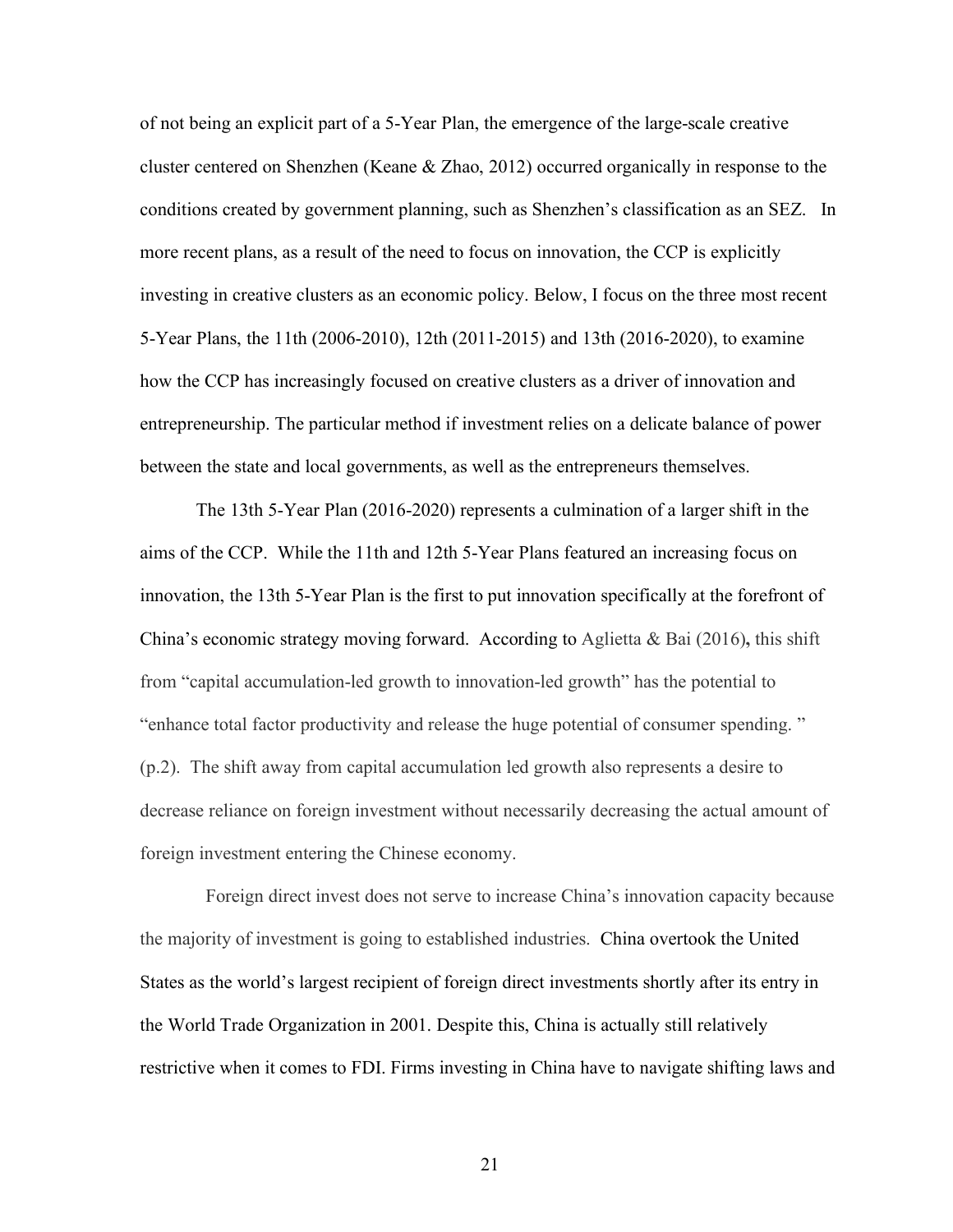an opaque bureaucracy. Nevertheless, the appeal of China's massive market is enough to overcome these barriers.

The leasing and business services sector receives just over one third of the 136 billion USD in total foreign direct investment (FDI). Manufacturing represents the second highest sector at roughly 15% of FDI. Foreign firms take advantage of China's robust existing infrastructure in this sector. Next, at just over 10%, is the retail and wholesale sector (Santander 2019). The Chinese government encourages FDI primarily to sectors pushing it toward a more innovative economy such as high technology and use of renewable energies. However, the domination of leasing and businesses services shows that many investors are more interested in tried and true methods. Therefore, the government will have to lead a shift in focus from export industries supported by SEZ to domestic markets and innovation.

Complicating the reform efforts outlined in the 13th 5-Year Plan, China is currently experiencing a period of deceleration from the massive growth in GDP which has characterized the last 30+ years, spanning the time from the beginning of the "Reform and Opening Up" to now. The 13th 5 Year Plan advocated for a "new normal" of expected GDP growth at an average of 5%. This figure is still considered among the highest in the developed world (Tradingeconomics.com, 2019), and China's leaders hope it will be accompanied by "a steady increase in average income, and reduced inequalities due to a restructuring. . . towards domestic demand, innovative industries, and development. . . " (Aglietta & Bai 2016, p. 3). SEZs were a major component of the rise in GDP since the 1978 reforms. In a similar fashion, creative clusters are now looked as zones of innovation for economic transition.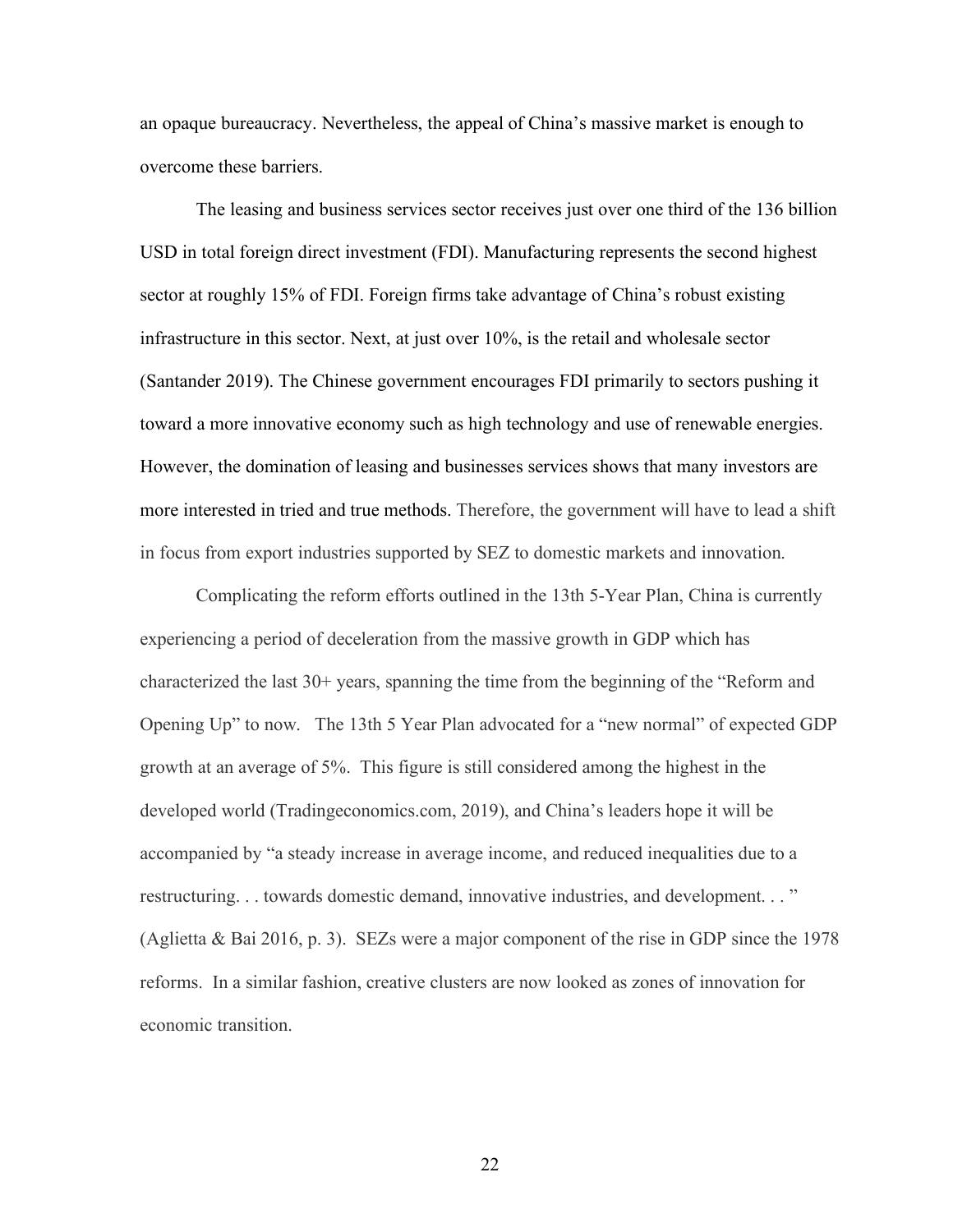In terms of creativity and the need for future development of creative clusters, the 13th 5-Year Plan acknowledges that China currently lacks the science-based innovation industries found in rivals such as the United States. One area where they hope to be competitive in the future is in green technology. As such, pollution targets have been a regular feature of recent 5-Year Plans and the 13th is no exception. Aglietta & Bai (2016) estimate the total investment necessary to hit the green targets in the 13th 5-Year Plan at \$320 billion USD (Aglietta & Bai 2016, p. 8). If successful, China will be well positioned to lead in the green technology industry in the 2020's.

However, other forms of innovation focus not on developing entirely new technologies but on creative uses of existing technology. In particular, China has a major advantage in customer-based innovation "which depends on identifying customer needs" (Aglietta & Bai 2016 p. 4). This advantage derives from China's comparatively large population relative to other countries. Innovation of this sort can be successful in spurring long term growth, due to "rapidly decreasing prices, and fierce competition" (Aglietta & Bai 2016 p. 4) but it nonetheless makes up a large part of China's strategy in the 13th 5-Year Plan and contributes to the development of creative clusters to promote such innovation through entrepreneurship.

#### Rise of the Internet and the Focus on Customer-Based Innovation

Along these lines, the internet presents perhaps the largest opportunity for customerbased innovation. Recognizing this, Chinese leaders have implemented a shift towards the internet and the digital economy in recent years. This shift is documented in both 13th 5- Year Plan and the "Internet Plus" doctrine published one year prior. The Internet Plus doctrine is a policy focused on cementing the relationship between the Chinese government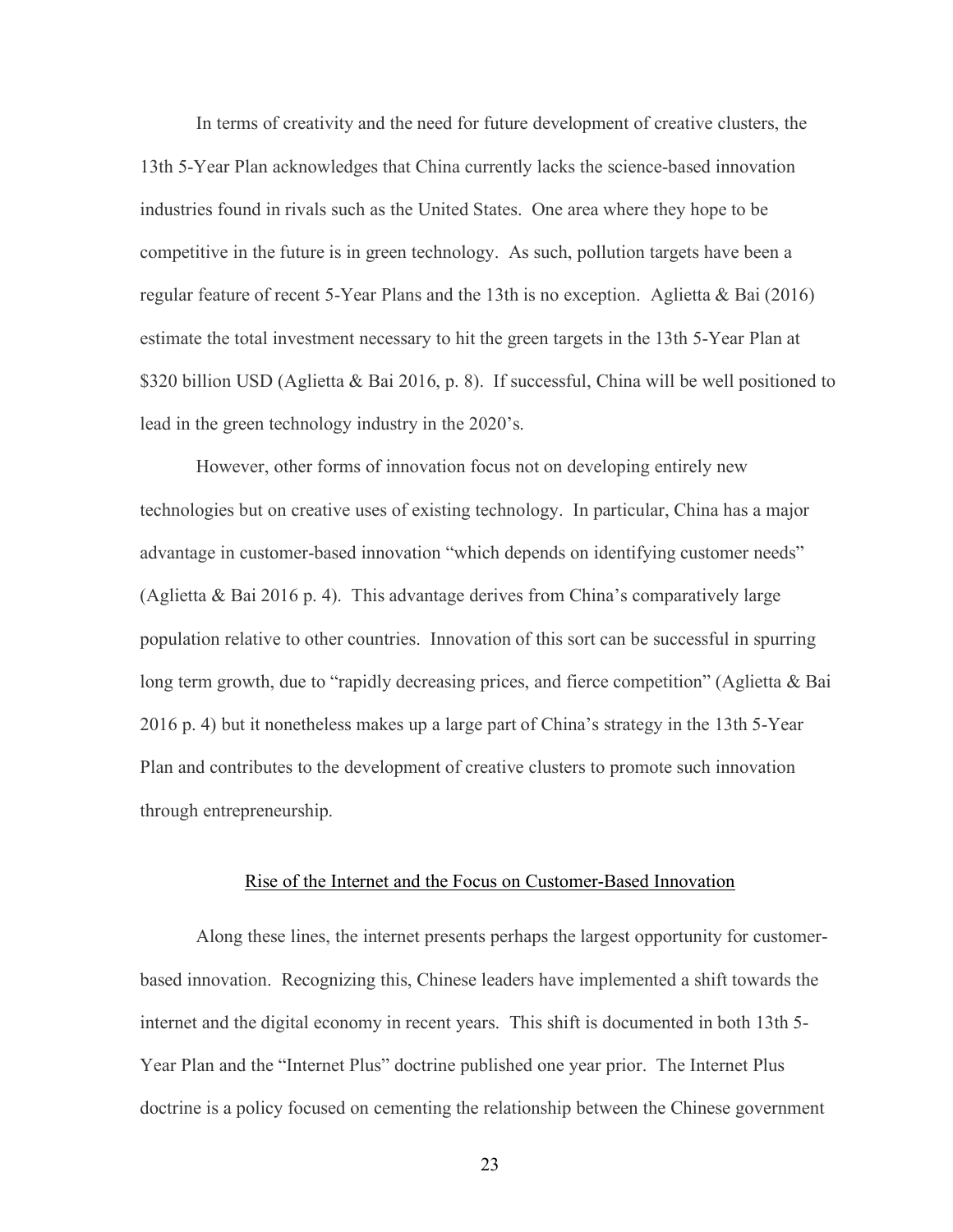and internet-based firms, both established and newly forming. Hong (2017) claims that these official documents codify a restructuring which began in response to the 2008 financial crisis. In the aftermath of the crisis, China's leaders recognized that relying on their position as the manufacturer for the world's goods had produced a "dependence on a low-wage regime, dependence on foreign technology and deep entanglement with foreign capital" (Hong 2017, p. 1499). There was a need to support innovation and increase the economic capacity of the Chinese population.

Massively successful "cyber entrepreneurs" like Alibaba's Jack Ma were among the first to access China's consumer market. Whereas Western corporations had largely been able to dominate in the early years of other industries in China, former eBay China executive Wang Jianshuo points out that "almost all US internet companies failed in China in the last 10 years" (Jianshuo 2018). He attributes this to the size of China's market, illustrating his point with the example of Google's dominance of search in the Netherlands. Someone could, in theory, build a better Dutch search engine but "there are just about 16 million people in Netherlands, and it does not make sense economically to build one" (Jianshuo 2018). China, on the other hand, "is so big, it attracts talents, capital, entrepreneurs or any resources needed to compete" (Jianshuo 2018). Thus, the internet represents a key area for China to take an innovative lead while attracting both foreign and domestic talent.

The aim of Internet Plus is to make use of the internet to deploy "information applications and disruptive business and managerial models" (Hong, 2017 p. 1487). The 13th 5-Year Plan includes similar language, intending to incorporate the internet "as the general purpose catalyst for innovation" (Hong, 2017 p. 1487). There is also potential for the internet to provide other opportunities for China to take a leading role in the global economy.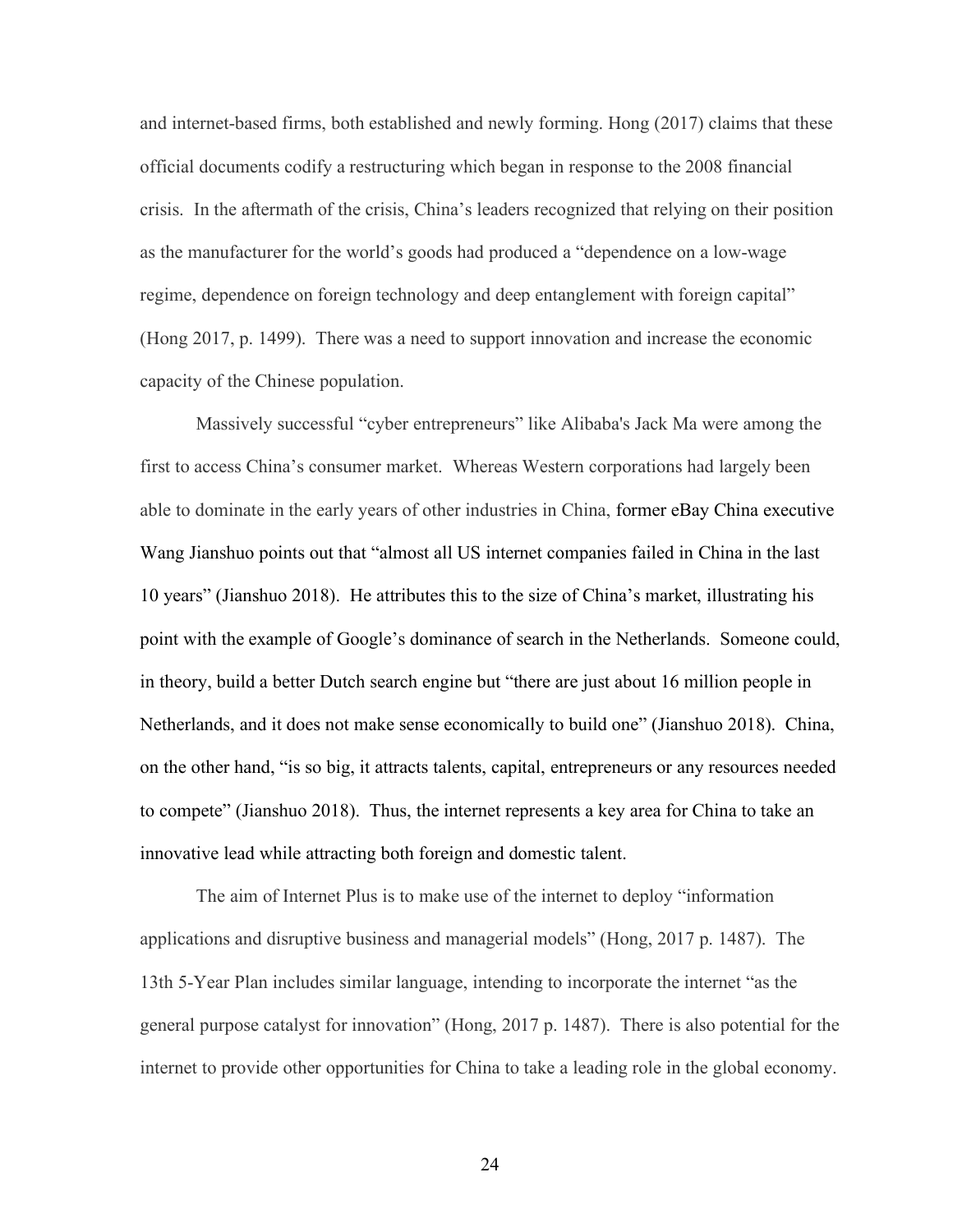To that end, they created the G20 Digital Economy Taskforce in 2016 and "also led the passage of the G20 Digital Economy Development and Cooperation Initiative" (Hong, 2017 p. 1487).

Many researchers have wondered whether it is possible for a state-guided economy to "build a free-market internet" (Kluver & Yang 2005, as cited in Hong, 2017 p. 1488). As previously seen in the experimentation with SEZs, China's central government is willing to relinquish a portion of control in order to encourage entrepreneurial action. Hong notes, however, that "recentralization and reregulation are already important new trends in China's' market governance" (Hong, 2017 p. 1490). He claims that the recentralization does not produce a simple dichotomy in the presence or absence of state power. Rather, there are areas of "decentralized centralization" where the local government operates within a larger structure of state authority while maintaining some autonomy. This state of affairs can produce friction, especially in the digital space. There is considerable tension created by the government's need to control the economy while simultaneously encouraging innovation in the face of a complex system like the internet, designed for individual autonomy.

In the case of Chinese e-commerce giant Alibaba, the overflow of *shanzhai,*which first arose in Shenzhen, into online markets frequented and monitored by foreign agencies has created a point of stress for the "decentralized centralization" system. The tide of counterfeit products on Alibaba's digital marketplace attracted condemnation from China's own State Administration for Industry and Commerce shortly after its historic IPO on the New York Stock Exchange in 2014. However, do to the decentralized nature of Chinese government's internet policy, it falls to the local Zhejiang Provincial Bureau of the SAIC, which "lacks economic incentive or the political clout to punish the e-commerce giant" (Xing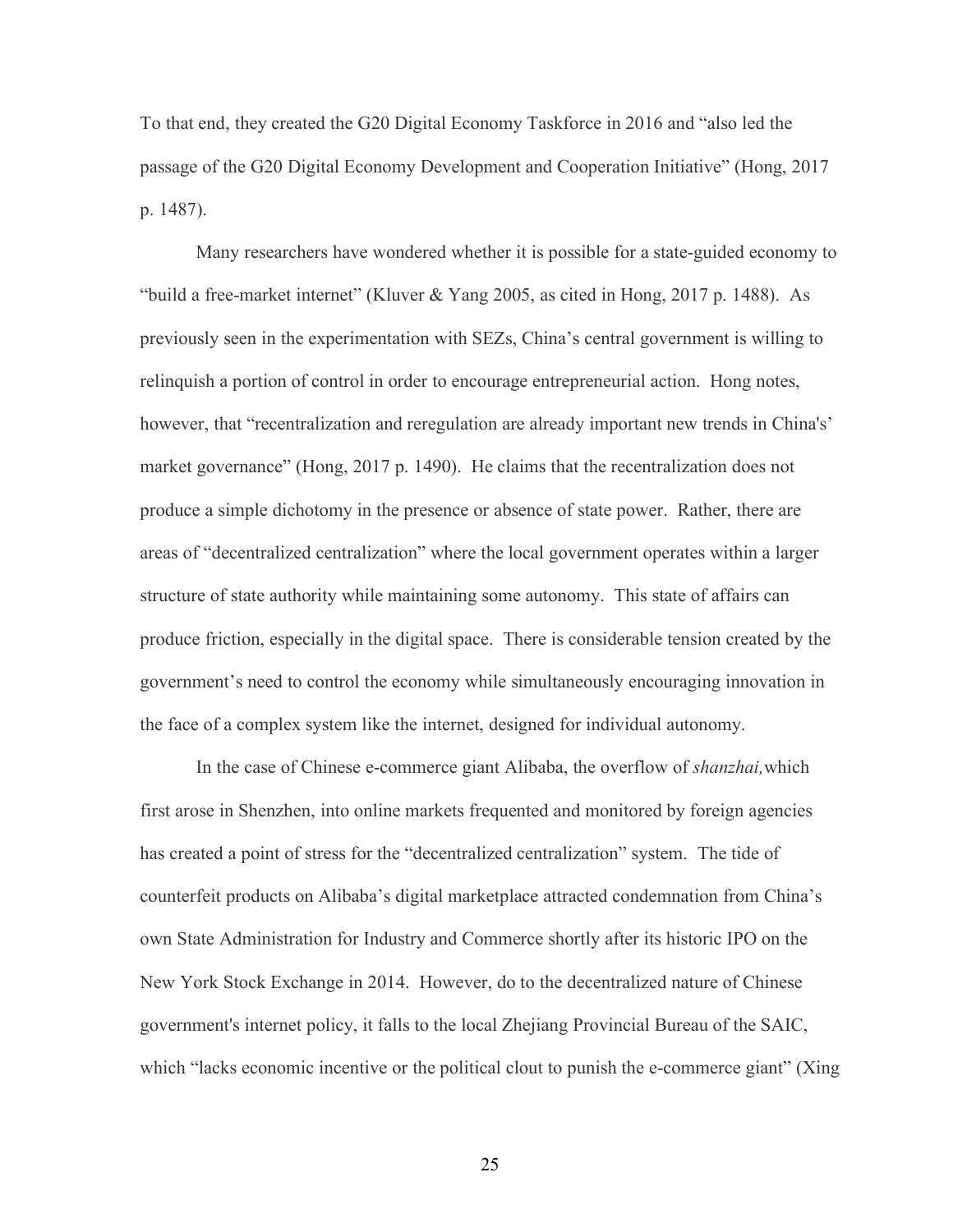2015 as cited in Hong 2017 p. 1496). In this case, the "decentralized centralization" acts to buffer entrepreneurs from both domestic and foreign regulatory institutions.

#### The Internet as Transitional Tool

The internet provides a means for China to transition out of its current role in the global economic context. China Daily, a state run newspaper of the CCP, made this aim clear in 2015 when it printed that the goal of Internet Plus is "to encourage the healthy development of e-commerce, industrial networks and internet banking, and to get internetbased companies to increase their presence in the international market" (China Daily 2015, as cited in Keane 2017). These elements were present in the Internet Plus doctrine and incorporated into the 13th 5-Year Plan. Where the 13th 5-Year Plan goes further is in seeing the potential for the internet "to facilitate innovation in 'culture' through the convergence of technological innovation and cultural creativity" ( Keane & Chen, 2017 p. 5). Increasingly, this innovative spirit is anchored to creative clusters controlled by local municipalities.

The product of this technological innovation is what Keane calls "entrepreneurial solutionism" or the "the proclivity to digital technology as a solution to China's social and economic problems" (Keane & Chen 2017, p. 1). Those problems include the previously mentioned slowdown in GDP growth, as well as the reliance on foreign investment explained above. Creative clusters focused on digital innovation have the potential to encourage "Silicon Valley style neoliberalism" (Keane & Chen 2017). However, that potential is curtailed by the way the government is actually implementing policy. The following chapter details how the implementation of the 13th 5-Year Plan and Internet Plus are taking shape.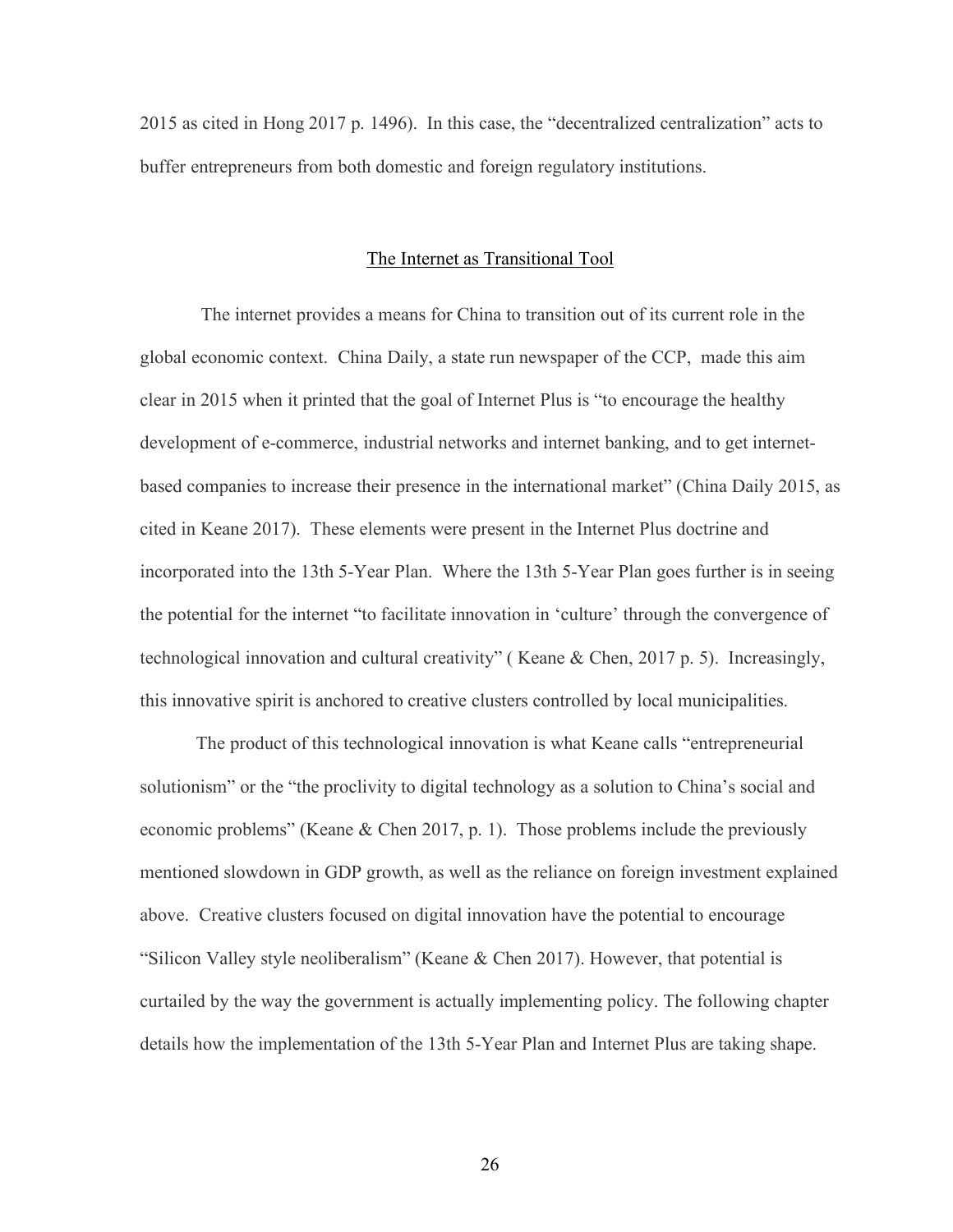#### CHAPTER III

# LOCAL GOVERNMENTS AND CREATIVE CLUSTERS

Numerous scholars have noted the uneven nature of the distribution of entrepreneurship in China (Zheng & Zhao 2017, He et al. 2019, Geo et al. 2015 ). Glaeser and Kerr's 2009 paper analyzing the spatial distribution of US firms provided a framework for a renewed discussion of the same factors as they apply to China. Geo et al. found that ". . . consistent with the findings of Glaeser and Kerr (2009) suppliers seem to be more important to supporting entrepreneurship than customers" (Guo et al. 2015, p. 2596). Zheng and Zhao (2017) also compared results of their study with the findings of Glaeser and Kerr, determining that levels of human capital and migrant flow were less significant for explaining spatial patterns of entrepreneurship in China than in the United States.

A major takeaway from these studies is the importance of localization economies for Chinese entrepreneurship. Localization of economies refers to "the clustering of firms within the same industry in the local economy" (Guo et al,. p. 2586). Beginning in the 1980s, local governments were empowered to direct the expansion of market coordination in China by allocating resources to specific industries in specific locales. In the 1990s, "industrial clusters stimulated the Chinese economy to new heights" (Keane  $&$  Zhao, p. 221). This positive effect was recognized officially by the Chinese government early in the twenty-first century, and the 11th 5-Year Plan saw formal support for increasing China's cultural industries using similar methods (Keane & Chen, 2017).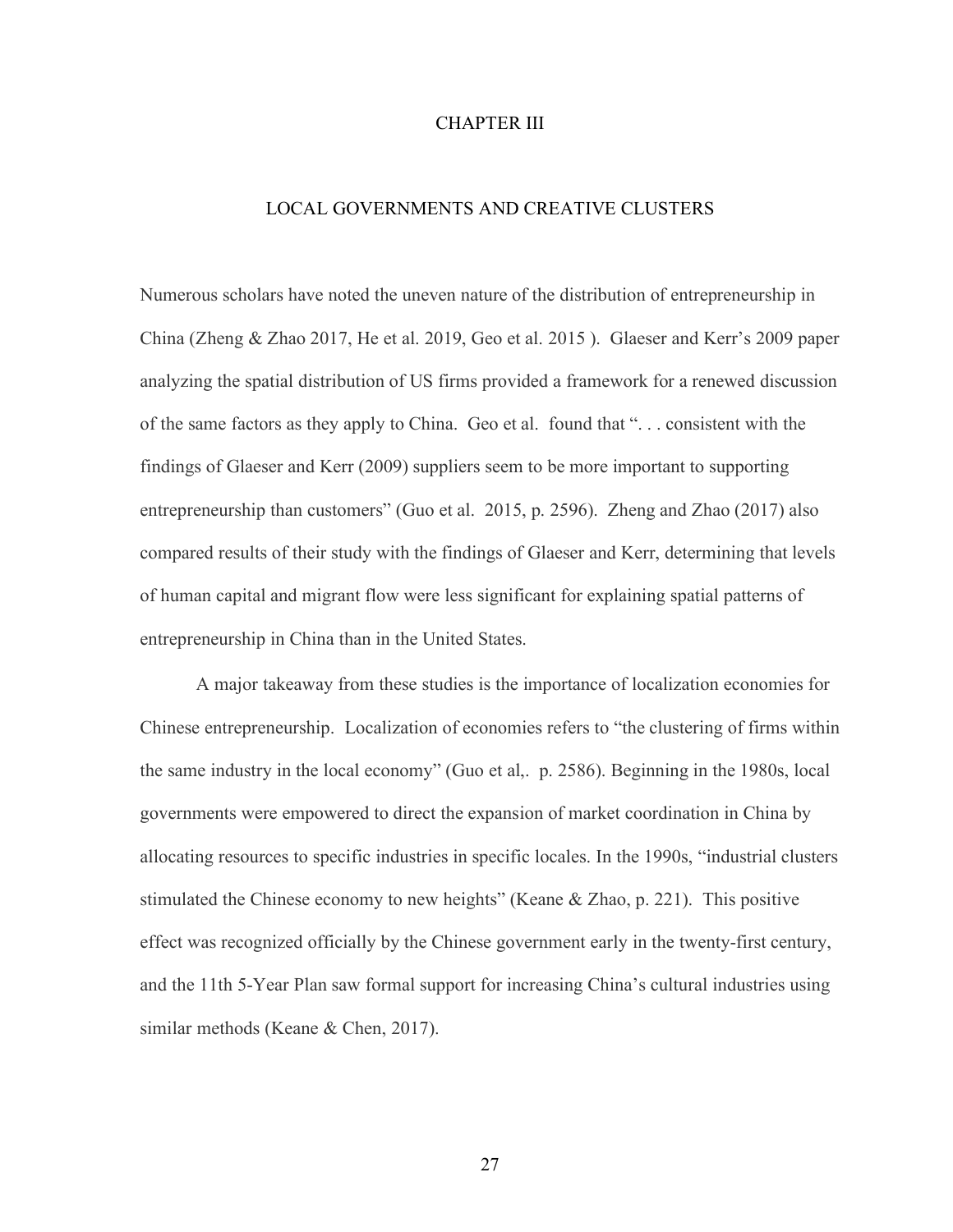Recall that creative and cultural clusters are localization economies focused on generating firms within creative areas such as product development for the internet. These clusters were at first more focused on cultural output, meaning traditional Chinese crafts and performance arts, to serve a growing tourism market in the early 2000's. However, as the CCP's inclination towards innovation as a driver of economic growth has increased in the last decade, the purpose of the clusters has shifted to promote more innovative products.

The investment in cultural and creative clusters reflects a battle between dual potentials for the creative industries in China, one based on reproducing cultural identities, traditions, and heritage, and one rooted in innovation, dedicated to creating new avenues for entrepreneurship, inherently changing the touchstones of Chinese culture. At first, the initial investment in cultural clusters was spurred by a revival in traditional culture and tourism (Keane, 2009). Keane makes a distinction between these "cultural" industries and "creative" industries which have recently begun to emerge in spaces designated for cultural development. However, the current mode of most local governments remains fixed in "the conservatism of officials keen to prove how much value can be delivered by tourism spending and artists' clusters" (Keane 2014, p. 213). Income of this sort is often conflated with the "creative" growth, such as the development of new startups in the vein promoted by Internet Plus and the 13th 5-Year Plan. What results is a "...fusion and confusion between the cultural and creative industries...which is not assisted by the sloppiness of data management" (Keane, 2009 p. 224). Understanding this conflation and the tensions created by it matters in examining the relationship between Chinese culture, government reform and the rise of the Chinese economy because monitoring the success of creative industries, apart from the cultural, is crucial in determining growth due to innovation.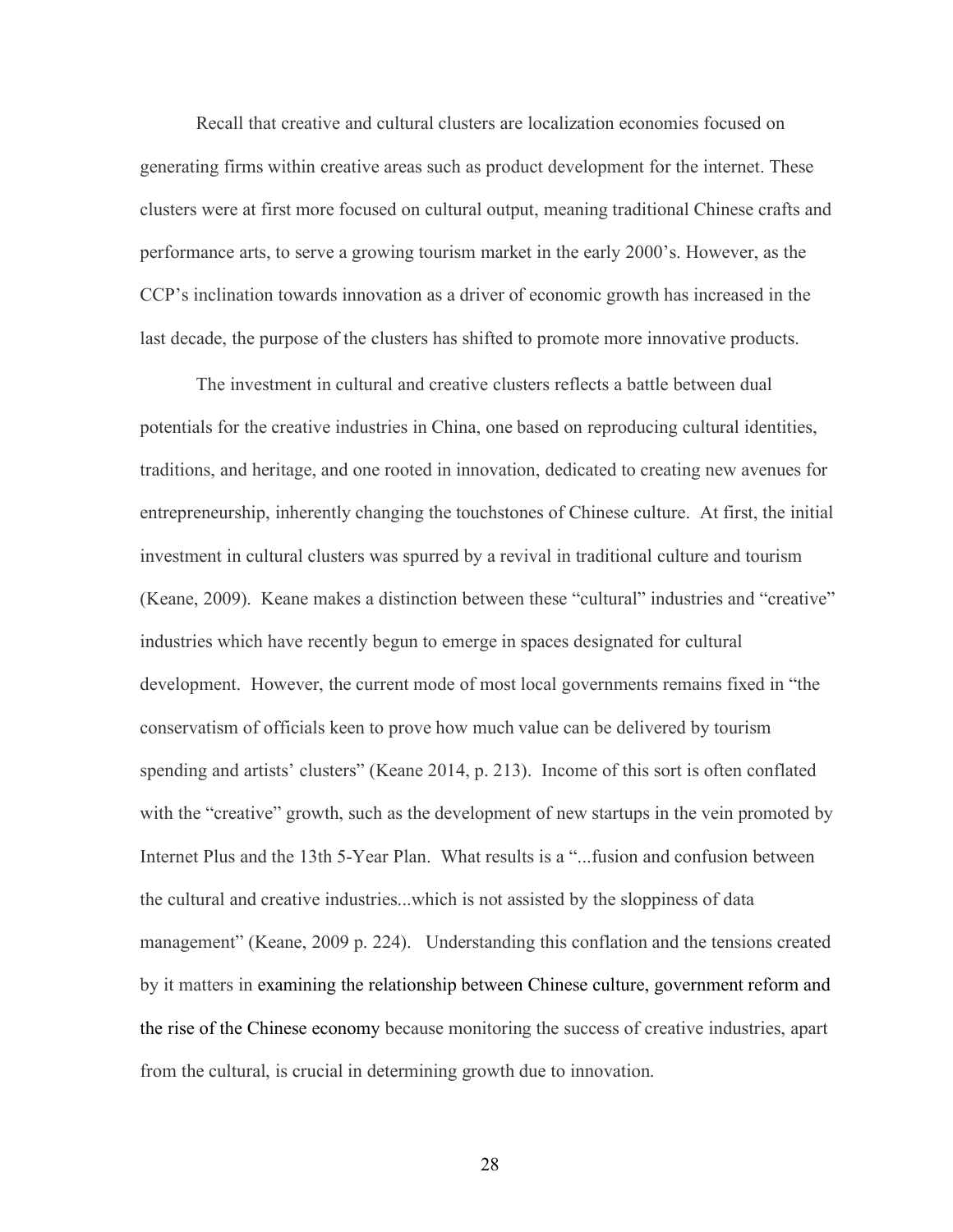Murphy (2012), however, states that while the border between cultural and creative may be vague, the activities encompassed within the two as a whole is more clear. Particularly, "research and development can be seen as part of the creative economy" (Murphy, 2012 p. 179). Murphy argues that the creative and cultural industries "become more central to social and economic life as societies become wealthier" (Murphy, 2012 p. 179). For example, a focus on research and development has been seen in creative clusters such as America's Silicon Valley. However, Keane and Chen argue that a direct comparison to a Silicon Valley model loses the nuance of China's particular strategy for encouraging creative clusters through government planning (Keane & Chen 2017).

In China, the inception of the Internet Plus doctrine and the 13th 5-Year Plan have manifested in "the progression of cultural clusters towards incubators, innovation hubs and Silicon Valley style start-up projects" (Keane & Chen, 2017 p. 10). The cultural clusters, which received the initial investment to reproduce Chinese culture for the tourism industry are evolving into creative clusters focusing on innovative economic engines. This shift acknowledges that "a great deal of disruptive innovation comes from below ' (Keane & Chen, 2017 p. 10). In other words, like in Shenzhen's SEZ, cultural influences often lead to innovation and creative churn. To create the room for entrepreneurial action in the creative space, there has been an embrace of the same "decentralized centralization" strategy that was successful in previous pushes for entrepreneurship in areas such as manufacturing. Similar to earlier reforms, this involves the relaxing of government controls in order to allow market forces to act upon entrepreneurs. However, instead of empowering individuals in this case the CCP is empowering the local governments to be the agents responding to market forces. Therefore, the individual entrepreneur is still within a governmental structure that directs his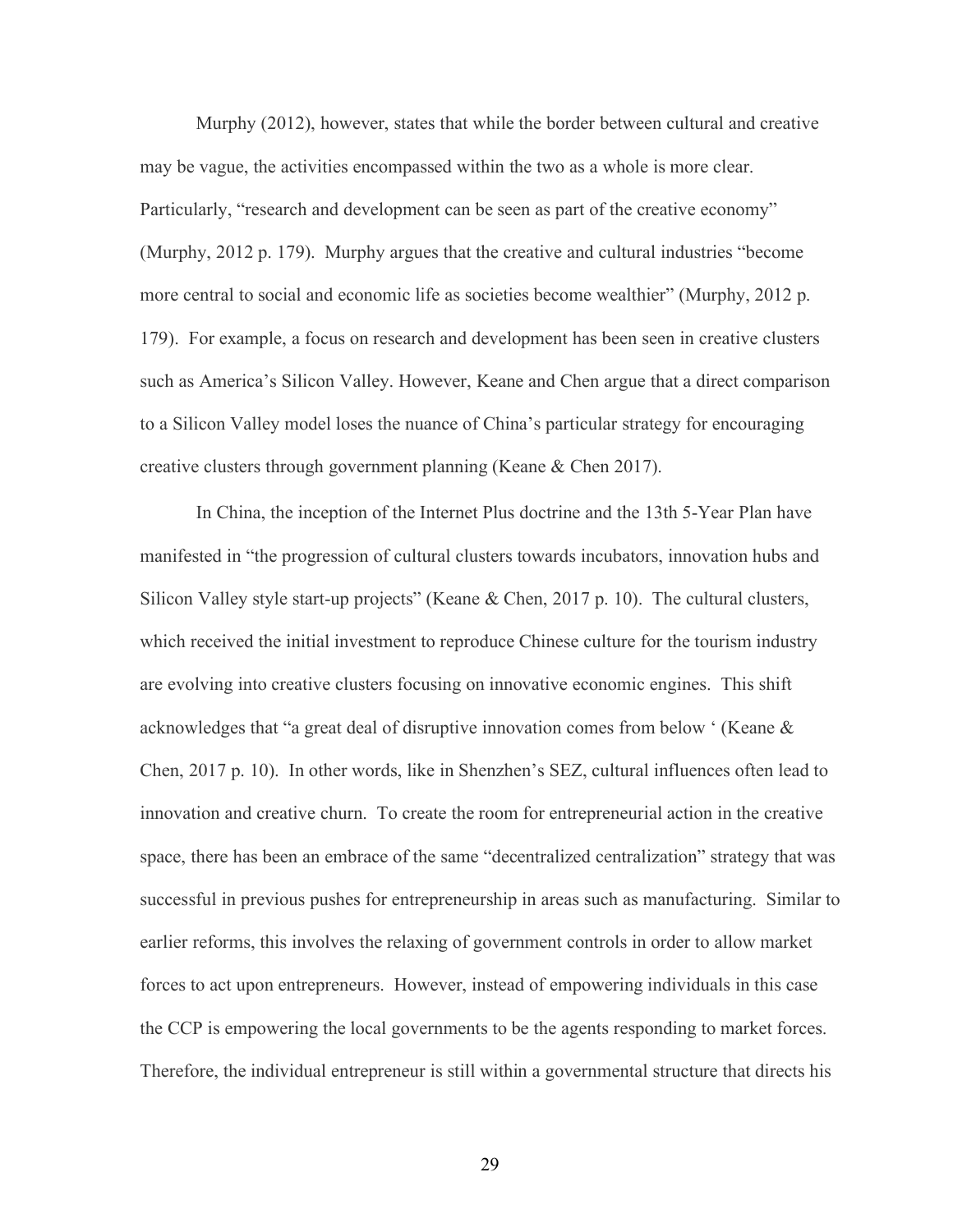or her actions Already, "earlier high-profile cultural cluster projects have ceded ground to the buzz' surrounding 'digital creative industries'. . . a term now ratified in the 13th 5-Year Plan" (Keane  $\&$  Chen, 2017 p. 2). An example of where this has taken place is the creative clusters in the city of Hangzhou

#### Hangzhou Explained

A current iteration of the creative cluster model exists in the city of Hangzhou. Unlike in Shenzhen, these developments have not been fully studied ethnographically, signaling the possibility that the full complexity of its growth is not well understood. Examining the influence of the 5-Year Plan and Internet Plus doctrine on the growth of creative and cultural clusters in Hangzhou may help researchers understand the complexities of current efforts by the Chinese government. For that reason, I am going to provide a snapshot of Hangzhou and its recent economic activity. The capital of Zhejiang province, Hangzhou has a total population of approximately 6. 5 million, representing a nearly four-fold increase in population since 1949. Hangzhou incorporated the counties of Yuhang and Xiaoshan in 2001, increasing its land area to more than 3,000 km^2. (Qian, 2011) As the capital of one of the richest provinces in China, Hangzhou has served as a significant test case for the "decentralized centralization" model.

Qian claims that the Hangzhou municipal has "transformed their role in urban governance from conventional regulator to entrepreneurial agent" (Qian, 2011 p. 3). This means that, in addition to "traditional local boosterism government" (p. 5), the local government has also been empowered to use its institutions to encourage investment and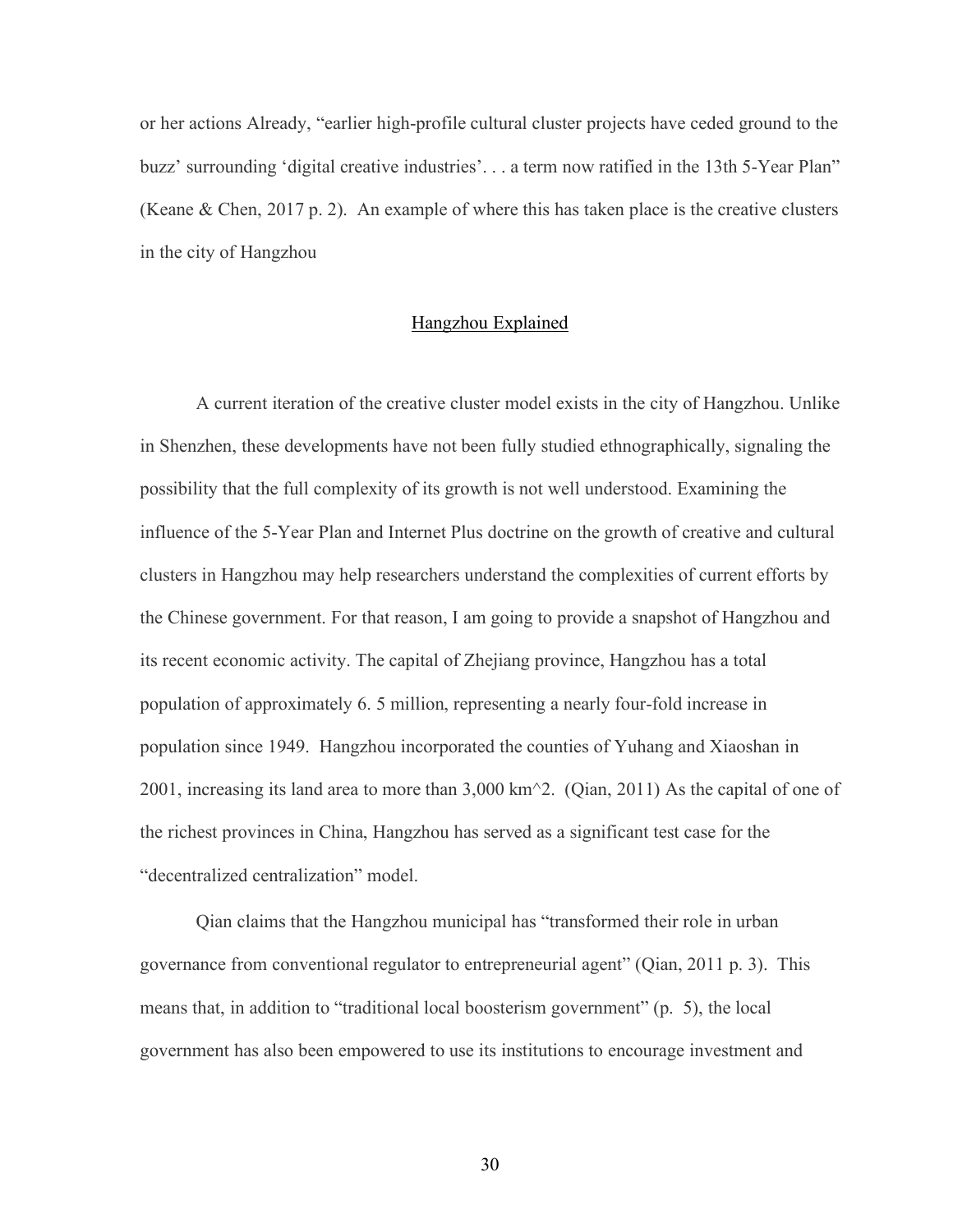employment (Qian, 2011). The means by which this investment is attracted and employment provided is increasingly focused on the development of creative clusters within Hangzhou.

The process of Hangzhou's transformation into a "national cultural and creative industries centre" (Keane & Chen, 2017 p. 5) began in 2008 with a formal announcement from the municipal government. By 2012, Hangzhou was recognized by UNESCO's Creative City Network as a "City of Crafts and Folk Art" (Keane & Chen, 2017 p. 5) This creative and cultural recognition was followed by the Zhejiang provincial and Hangzhou Municipal governments embracing of the creative cluster model. The governments designated a swathe of former industrial zones to be converted to creative clusters.

These clusters were specifically focused on producing digital innovation. Though they were selected and maintained by the local government branches as "a coalition of business and government poured resources" into them in response to central government policy directives (Keane & Chen, 2017 p. 5). The response from the media, both domestic and international, has been to use these clusters as evidence that China is becoming more creative and innovative (Keane & Zhao, 2012). However, that creativity does not necessarily translate to the concept of creative freedom. The individual entrepreneurs are still monitored by the local government.

One of the creative clusters in Hangzhou is called "Dream Town". Dream Town was created to attract graduates of Zhejiang province Universities interested in creating small startups related to the internet and finance. As of 2016, 300 such start-ups had formed and the project has "a goal 10,000 and attracting over over 45 billion USD of investment within the first three years of its operation" (Argyriou 2016, p. 342). Dream Town supports these internet startups through "the creation of a full industry chain and an ecosystem characterized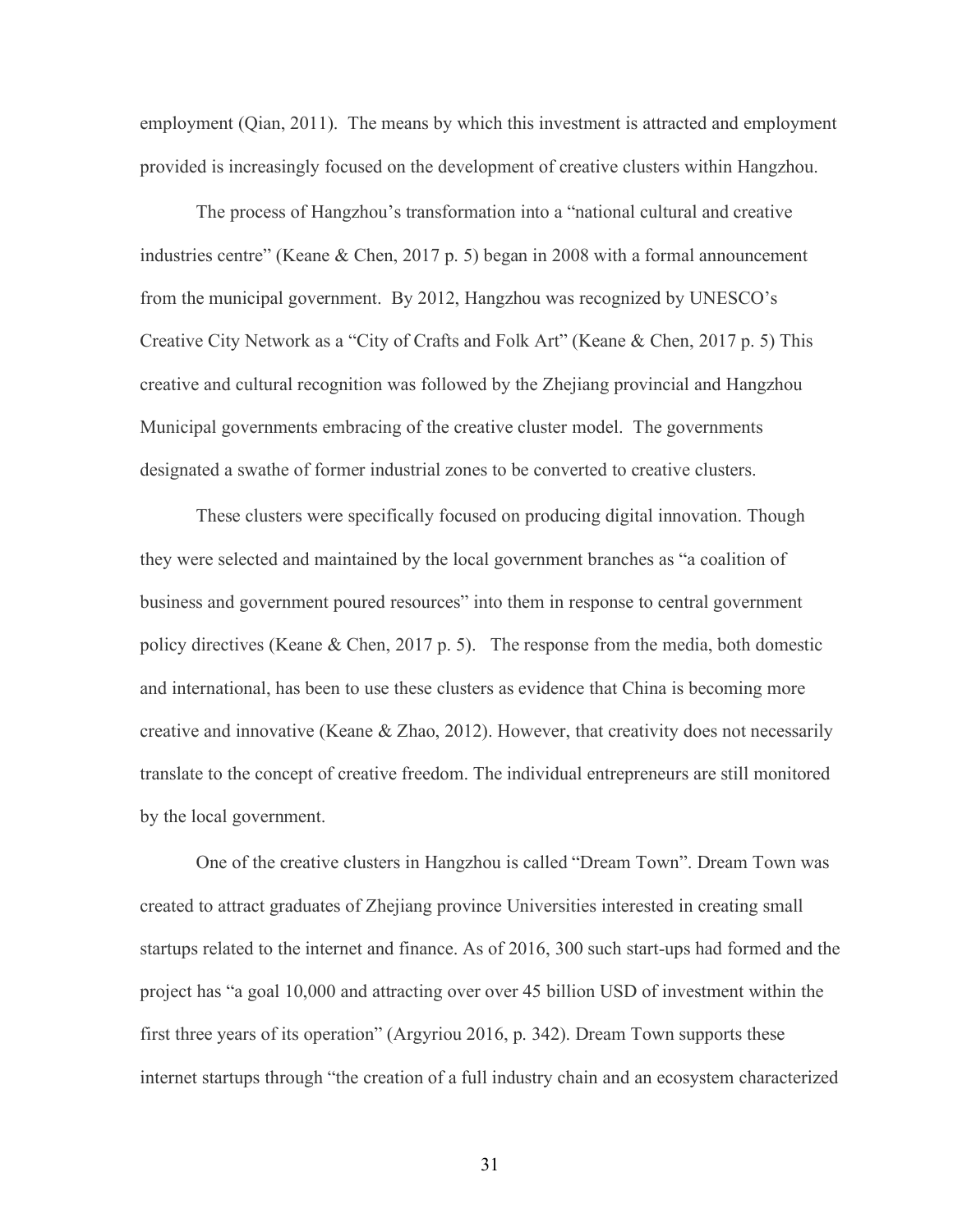by innovation" (Zou & Zhao 2018, p. 1064). The goal of Dream Town is "to produce research, development and products for e-commerce, software design, information service, big data and cloud computing" (Keane & Chen 2017, p. 7). Entrepreneurs working in Dream Town are encouraged to follow the example of Alibaba's Jack Ma, a Hangzhou native.

The name "Dream Town" evokes current Chinese president Xi Jinping's stated desire for a new "Chinese Dream" of national rejuvenation. One aspect of that dream is for China to outperform America in information services industries. To that end, Dream Town also includes a smaller cluster focused on finance, investment and wealth management (Keane & Chen 2017). Dream Town represents a culmination of the shift toward innovation led growth codified in the 13h 5-Year Plan.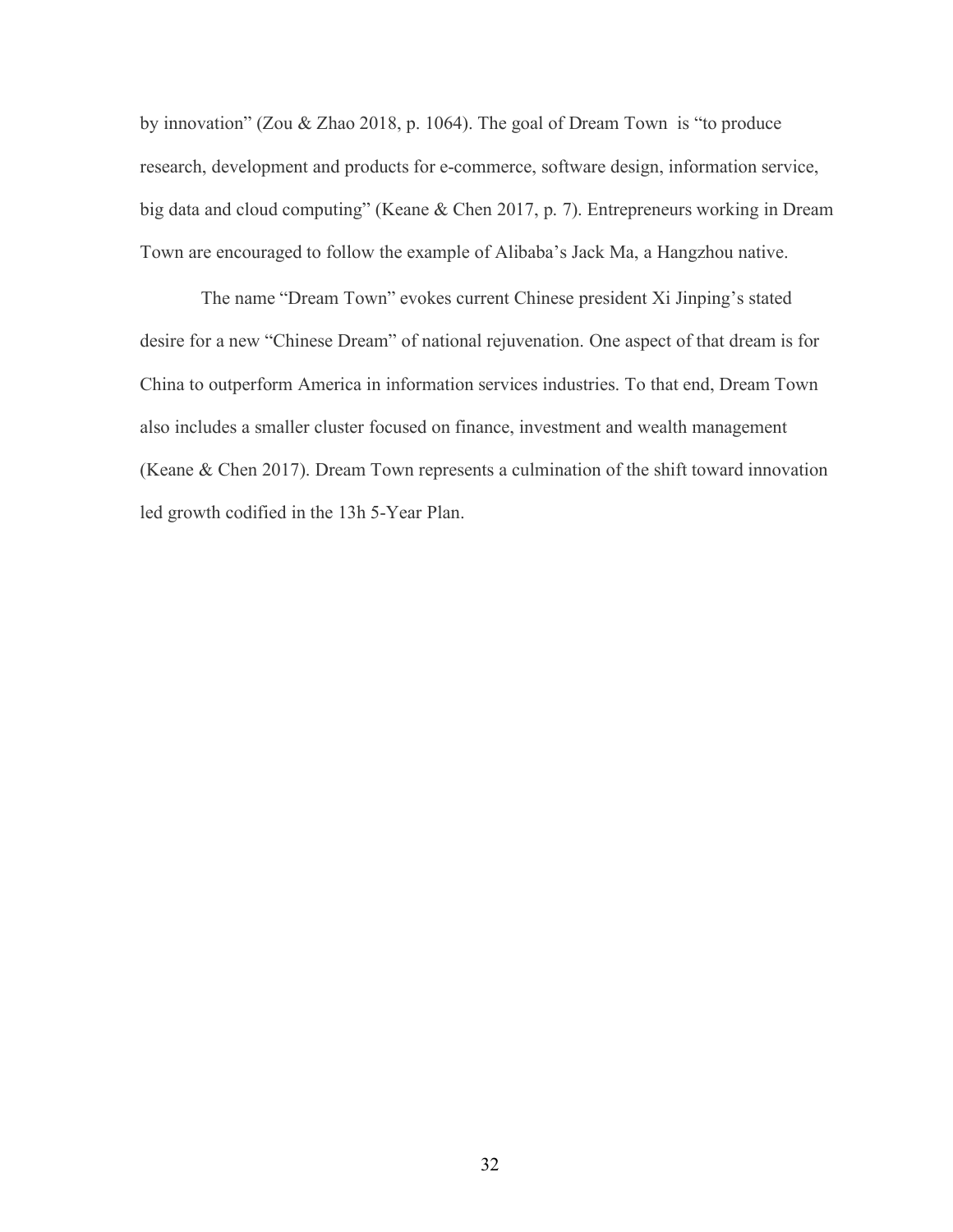#### CHAPTER IV

#### DISCUSSION AND CONCLUSION

Creative clusters are increasingly relied upon to promote innovation and entrepreneurship, but the exact nature of the relationship between the cluster model and entrepreneurship has yet to be fully explored in the existing research. Further research is necessary to examine the intersection of entrepreneurship, the creative industries, and the overlapping plans of China's central and local governments. In this paper, I intended to use the nature of entrepreneurship in Shenzhen, the first "Special Economic Zone" created by the 1978 reforms, to provide a comparison with the modern efforts more explicitly directed at developing innovative entrepreneurship. In the modern context, I elucidated the role of the 13th 5-Year Plan and Internet Plus doctrine in the use of creative clusters by local governments acting as entrepreneurial agents. Hangzhou's "Dream Town" illustrates how the cluster model is being used to promote entrepreneurship in the digital space. This push towards the internet is the latest wave in a series of government initiatives aimed at driving economic growth.

The development of entrepreneurship in China has been in response to a series of government reform programs. Deng Xiaoping's "Reform and Opening Up" aimed to create "Socialism with Chinese characteristics" by injecting free-market principles to carefully isolated zones. As the first of such "special economic zones", Shenzhen provides a useful tool for examining the interaction between these reforms and existing social and cultural structures. In Shenzhen, the development of "*shanzhai*" culture via counterfeit electronic products blossomed into a larger cultural movement based on subverting global market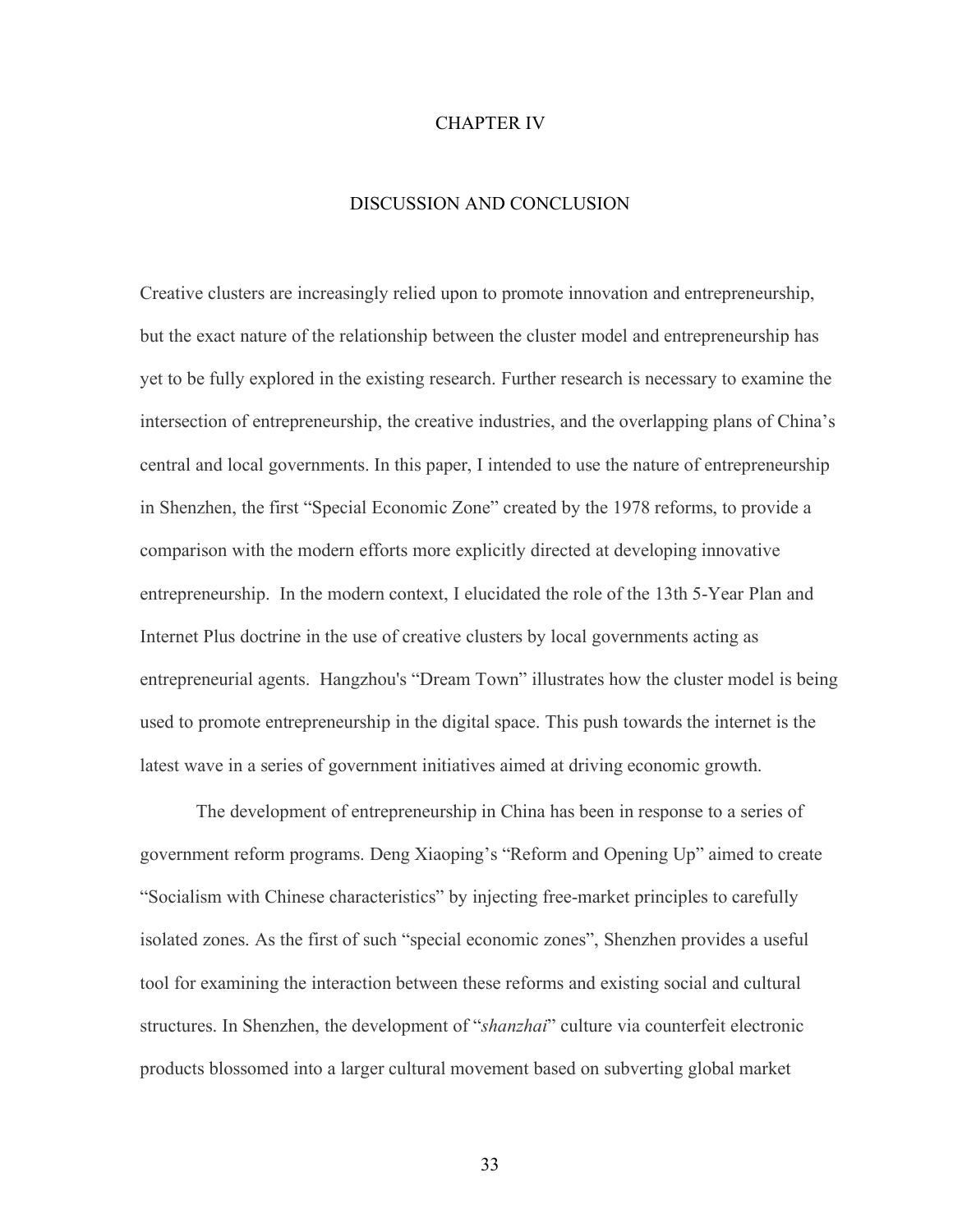expectations and eluding government control. This *shanzhai* culture has since leaked into digital marketplaces developed in response to the 13th 5-Year Plan and the Internet Plus policy.

Drawing from the Polanyi's theory of social embeddedness, I make the case that Tremon and Steffen provided ethnographic evidence that Chinese entrepreneurs act not only in response to market forces and government reforms but also as product of socially embedded factors. As He et al., (2017) state, "entrepreneurship must be perceived as being socially embedded in China's peculiar social networks and informal institutional context" (p. 563). This embeddedness demonstrates that while Keane and others may be correct in attributing entrepreneurial movement in modern creative clusters to local governments acting within the confines of central planning, there is likely still more to be understood by studying motivations at the individual level. There is an opportunity for ethnography in creative clusters, particularly Hangzhou's Dream Town, to further explore this topic. Such a study could focus on interviewing both the local officials charged with encouraging innovation in the cluster as well as the entrepreneurs themselves. Comparing the incentives offered and the actual motivations of entrepreneurs in creative clusters would be an important contribution to the research on this emerging topic.

Shenzhen demonstrates that relaxing government control is an effective way of encouraging entrepreneurship but, as seen in Shenzhen, the actual entrepreneurship produced might not serve the government's goals as effectively as expected. The activity of *shanzhai* is a major contributor to the wealth of the Pearl River Delta and to China as a whole, but because it is largely in the informal economy it is less useful as a means to maintain GDP growth. Managing the decline of GDP growth through a transition to an innovation led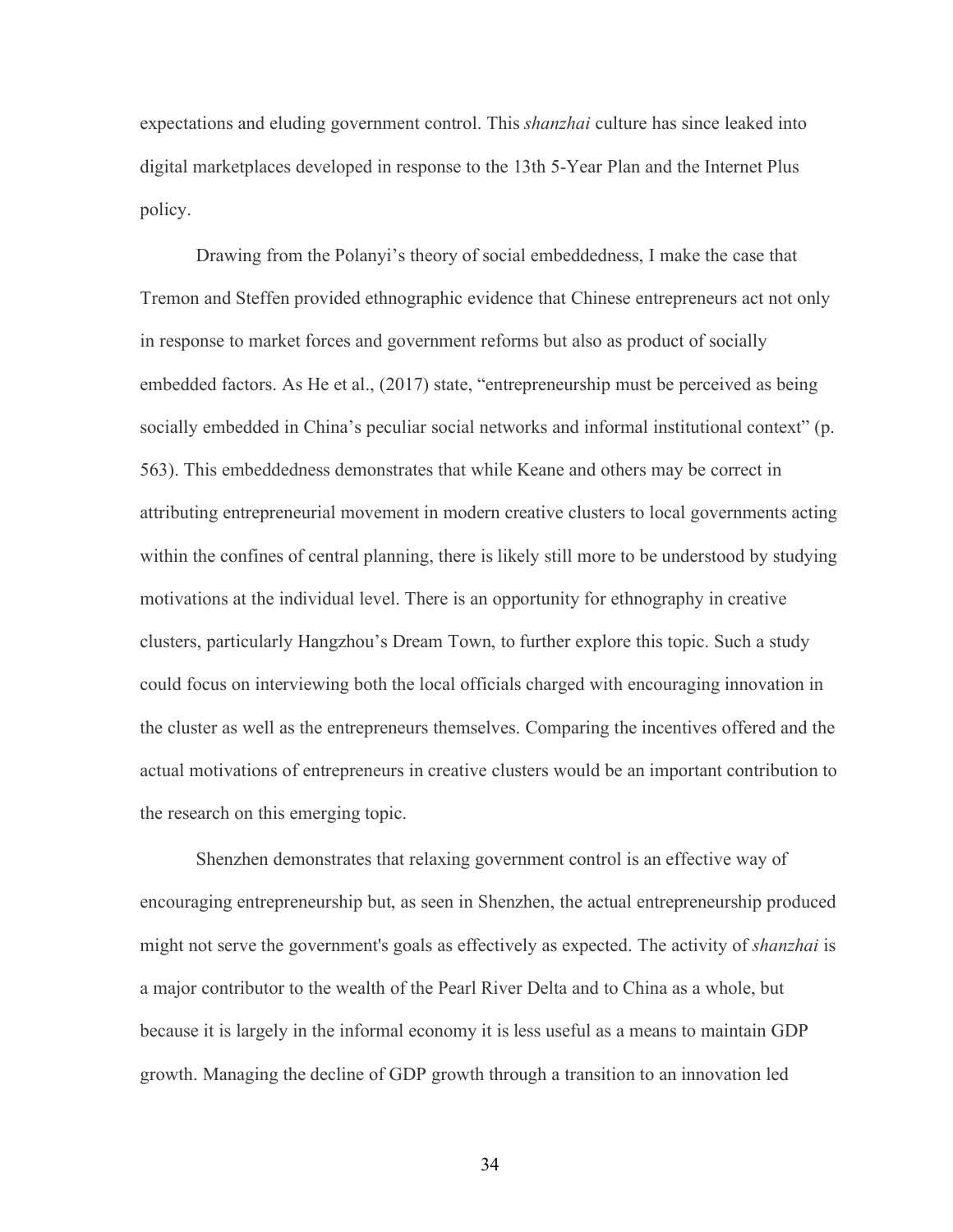economy has been a major element of the 12th and 13th 5- Year Plans. However, the prevalence of *shanzhai* demonstrates the necessity to manage such a transition in a more controlled manner than the explosive increase in freedom seen in Shenzhen during the "Reform and Opening Up".

The Chinese government recognizes this and hence the development of the "decentralized centralization" model which limits the increase in autonomy to local governments rather than individuals. However, the desire to make use of the internet as a means for transitioning China from an economy based on its role as the world's major manufacturing center to one more focused on domestic internet startups still runs into the problem created by the tension between freedom for entrepreneurs and the need to control economic development. The prevalence of *shanzhai* products on Alibaba, China's largest digital marketplace and increasingly the way that that Western consumers order Chinese goods, demonstrates that even the internet-based model of entrepreneurship that many local governments are trying to emulate is still dependent on a level of freedom that may not be possible for China to maintain.

Government control may be viewed as having been successful for creating conditions for entrepreneurship and economic growth, but ethnographic evidence shows that geographic cultural and historical elements both enhance and constrain government efforts towards China's continued economic development.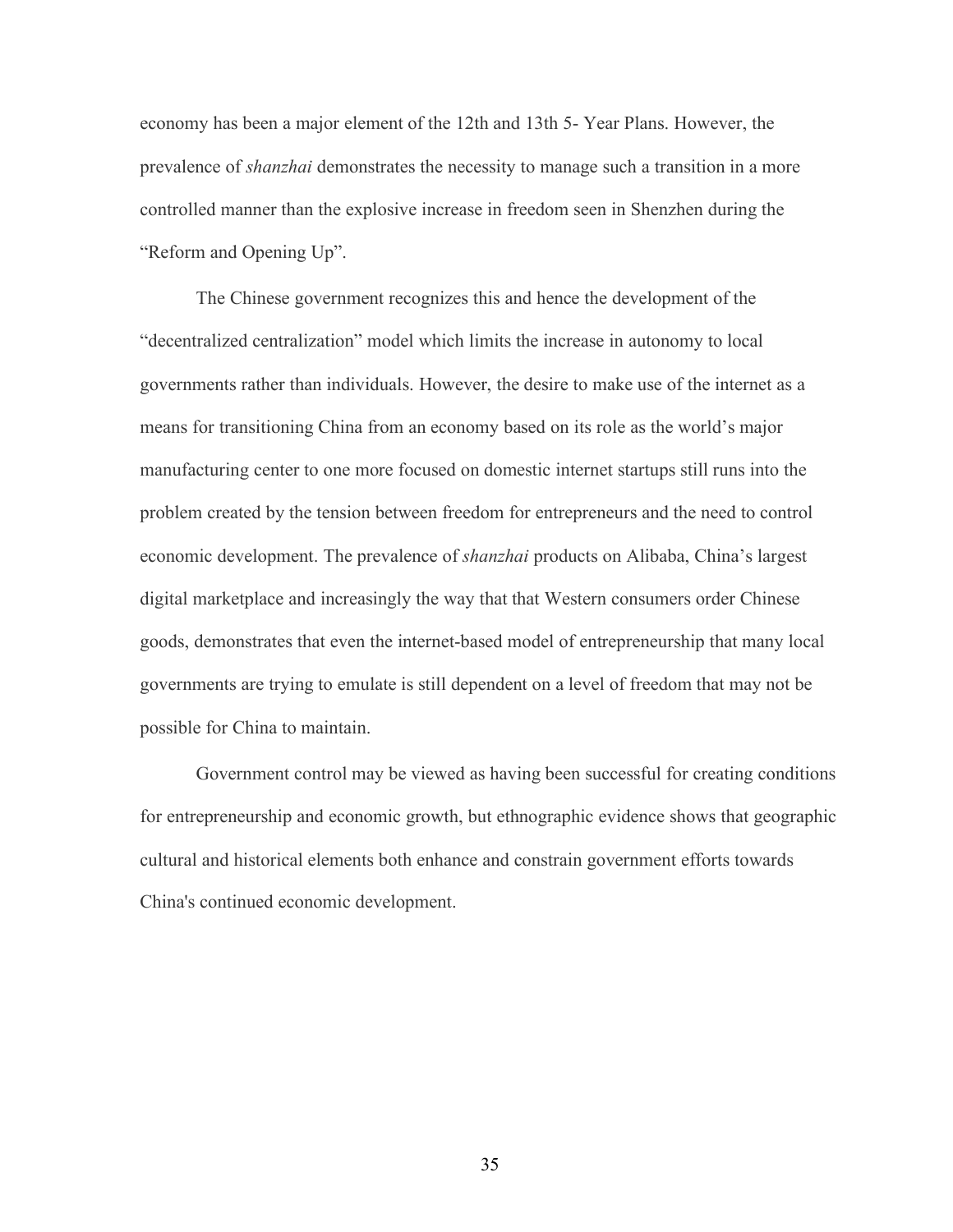# REFERENCES

Aglietta, M., & Bai, G. (2016). China's 13th Five-Year Plan. In Pursuit of a "Moderately Prosperous Society. *Cepii-Policy Brief,12*, 1-16.

Alexander B. Murphy (2012) China's Cultural and Creative Economy: An Introduction, Eurasian Geography and Economics, 53:2, 179-181, DOI: 10. 2747/1539-7216. 53. 2. 179

Argyriou, I. (2016). Planning the Smart City in China: Key Policy Issues and the Case of Dream Town in the City of Hangzhou. *Proceedings of the 25th International Conference Companion on the World Wide Web,*339-343.

Chen, X. , & Ogan, T. L. (2017). China's Emerging Silicon Valley: How and Why Shenzhen Has Become a Global Innovation Centre. *European Financial Review,*55-62.

Glaeser, E. L. , Kerr, W. R. , & Ponzetto, G. A. (2010). Clusters of entrepreneurship. *Journal Of Urban Economics,67*(1), 150-168. doi:https://doi. org/10. 1016/j. jue. 2009. 09. 008

Guo, Q. , He, C. , & Li, D. (2016). Entrepreneurship in China: The role of localisation and urbanisation economies. *Urban Studies,53*(12), 2584-2606. doi:10.1177/0042098015595598

GDP Annual Growth Rate. (2019, April). Retrieved from https://tradingeconomics.com/country-list/gdp-annual-growth-rate

He, C. , Lu, J. , & Qian, H. (2019). Entrepreneurship in China. *Small Business Economics,52*, 563-572.

Hong, Y. (2017). Pivot to Internet Plus: Molding China's Digital Economy for Economic Restructuring? *International Journal of Communication,11*, 1486-1506.

Jeffrey, L. (2011). Innovation Spaces of the Future: research notes on China's shanzhai [Blog Post] Retrieved from: http://www.iftf.org/future-now/article-detail/innovation-spaces-of-thefuture-research-notes-on-chinas-shanzhai-meeting-the-makers/

Jiangshuo, W. (2018, July 24). Why eBay Failed in China? - Former eBay China Exec Wang Jianshuo · TechNode. Retrieved from: https://technode.com/2013/06/06/why-ebay-failed-inchina-former-ebay-china-exec-wang-jianshuo/

Keane, M., & Chen, Y. (2017). Entrepreneurial solutionism, characteristic cultural industries and the Chinese dream, International Journal of Cultural Policy. *International Journal of Cultural Policy,*1-13. DOI: 10. 1080/10286632. 2017. 1374382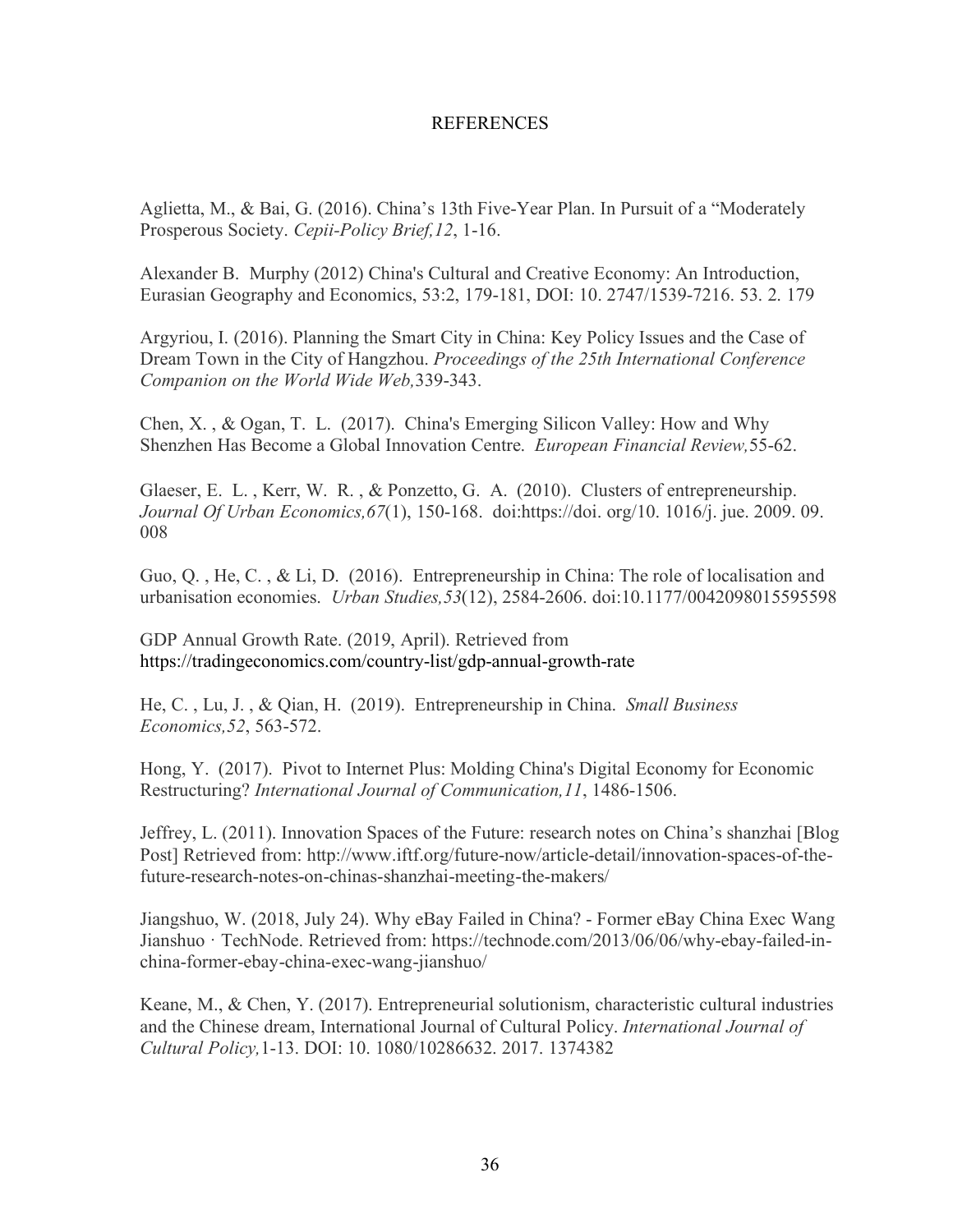Keane, M., & Zhao, E. J. (2012). Renegades on the Frontier of Innovation: The Shanzhai Grassroots Communities of Shenzhen in China's Creative Economy. *Eurasian Geography and Economics,53*(2), 216-230. doi:10. 2747/1539-7216. 53. 2. 216

Keane, M. (2009). Understanding the creative economy: A tale of two cities' clusters. *Creative Industries Journal,1*(3), 211-226.

Neveling, P. (2014). Three Shades of Embeddedness. State Capitalism as the Informal Economy, Emic Notions of the Anti-Market, and Counterfeit Garments in the Mauritian Export Process Zone. *Production, Consumption, Business Ad the Economy: Structural Ideals and Morals Realities Research in Economic Anthropology,34*, 65-94. Retrieved October 31, 2018

O'Connor, J., & Gu, X. (2014). Creative industry clusters in Shanghai: A success story? *International Journal of Cultural Policy,20*(1), 1-20. doi:10. 1080/10286632. 2012. 740025

Oi, J. C. (1995). The Role of the Local State in Chinas Transitional Economy. *The China Quarterly,144*, 1132-1149. doi:10.1017/s0305741000004768

Polanyi, K. (1944). *The Great Transformation: The Political and Economic Origins of Our Time*. Boston: Beacon Press.

Qian, Z. (2011). Building Hangzhou's new city center: Mega project development and entrepreneurial urban governance in China. *Asian Geographer, 28(*1*)*, 3-19.

Santander (2019) CHINA: FOREIGN INVESTMENT Retrieved from https://en.portal.santandertrade.com/establish-overseas/china/foreign-investment Published by Santander Trade using data from the China Statistical Yearbook, 2018

Smart, A. , & Smart, J. (2008). Time-space Punctuation: Hong Kongs Border Regime and Limits on Mobility. *Pacific Affairs,81*(2), 175-193. doi:10. 5509/2008812175

Smart, A. , & Smart, J. (2005). *Petty Capitalists and Globalization: Flexibility, Entrepreneurship, and Economic Development*. Albany: State University of New York Press.

Steffen, M. (2017). Willful times: Unpredictability, planning, and presentism among entrepreneurs in a central Chinese city. *Economic Anthropology,4*(2), 251-262. doi:10.1002/sea2.12092

Tremon, A. (2015). Local capitalism and neoliberalization in a Shenzhen former lineage village. *Journal of Global and Historical Anthropology,71*, 71-85. Retrieved October 31, 2018.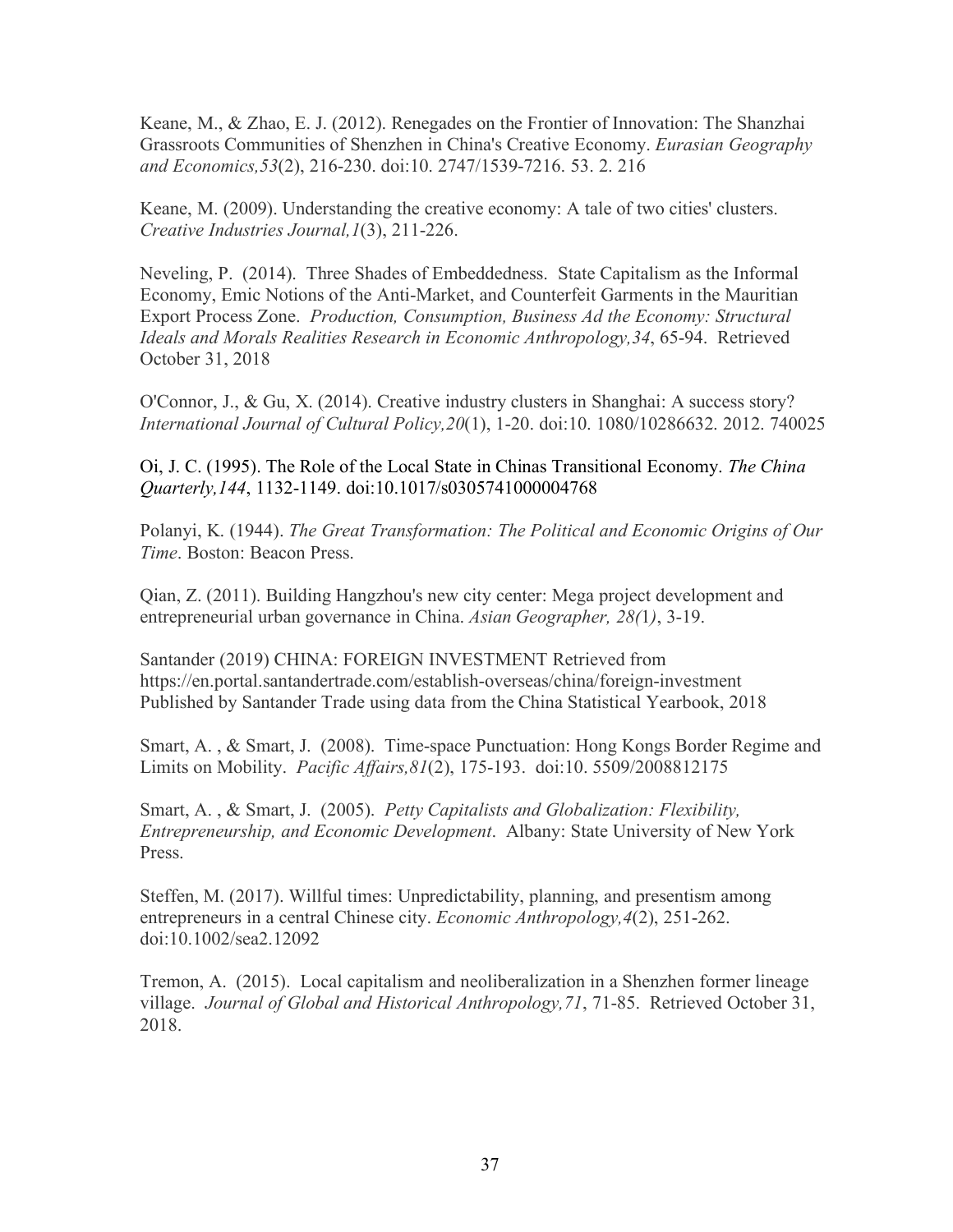Tsai, K. S. (2005). Capitalists without a Class. *Comparative Political Studies,38*(9), 1130- 1158. doi:10.1177/0010414005277021

Yonghua Zou & Wanxia Zhao (2018) Searching for a new dynamic of industrialization and urbanization: anatomy of China's characteristic town program, Urban Geography, 39:7, 1060-1069, DOI: 10.1080/02723638.2018.1433926

Zheng, L. , & Zhao, Z. (2017). What drives spatial clusters of entrepreneurship in China? Evidence from economic census data. *China Economic Review,46*, 229-248. doi:https://doi. org/10. 1016/j. chieco. 2017. 09. 014